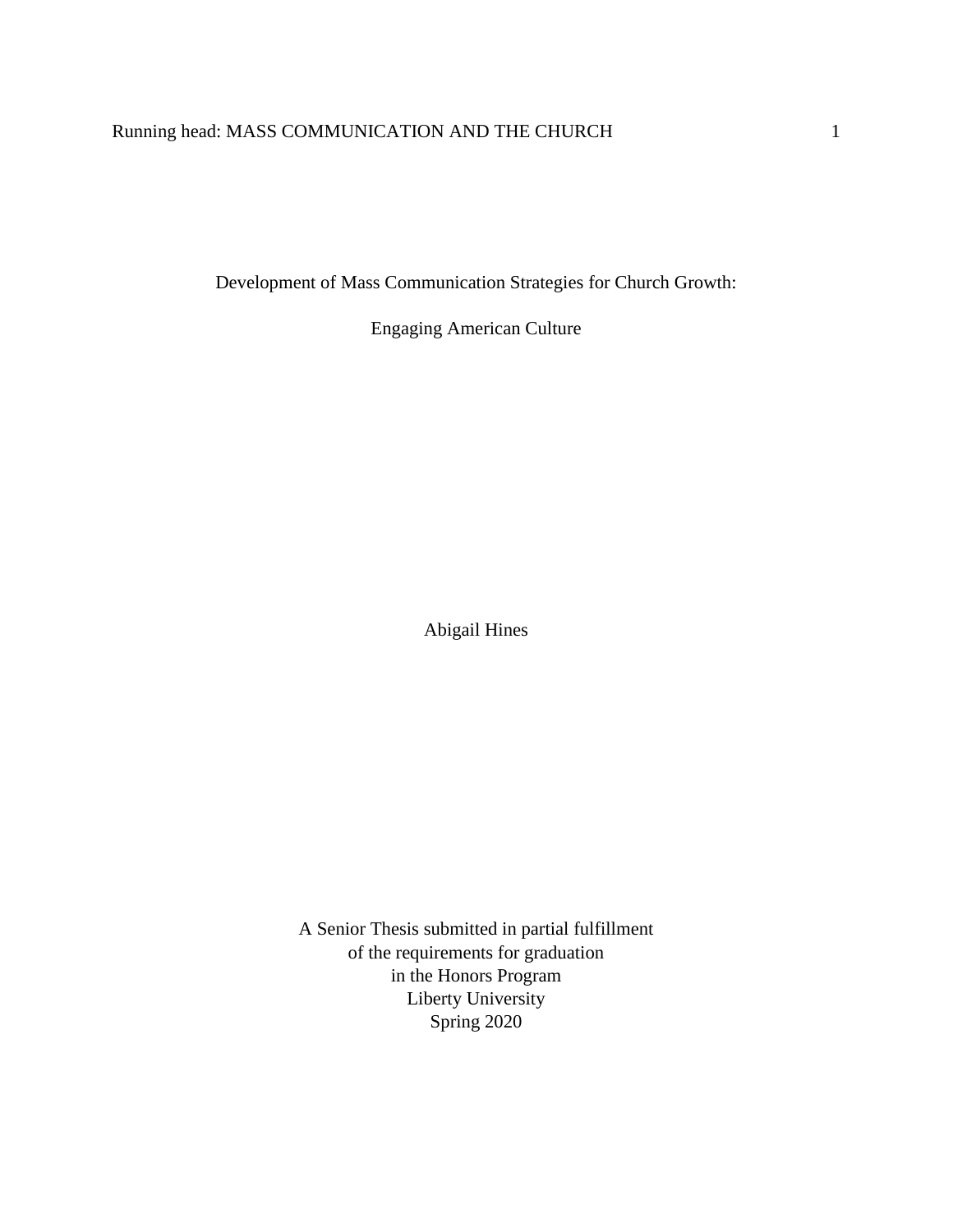Acceptance of Senior Honors Thesis

This Senior Honors Thesis is accepted in partial fulfillment of the requirements for graduation from the Honors Program of Liberty University.

> \_\_\_\_\_\_\_\_\_\_\_\_\_\_\_\_\_\_\_\_\_\_\_\_\_\_\_\_\_\_ Sheri Parmelee, Ph.D. Thesis Chair

> \_\_\_\_\_\_\_\_\_\_\_\_\_\_\_\_\_\_\_\_\_\_\_\_\_\_\_\_\_\_ Cecil Kramer, D. Min. Committee Member

> \_\_\_\_\_\_\_\_\_\_\_\_\_\_\_\_\_\_\_\_\_\_\_\_\_\_\_\_\_\_ Emily C. Knowles, D.B.A. Assistant Honors Director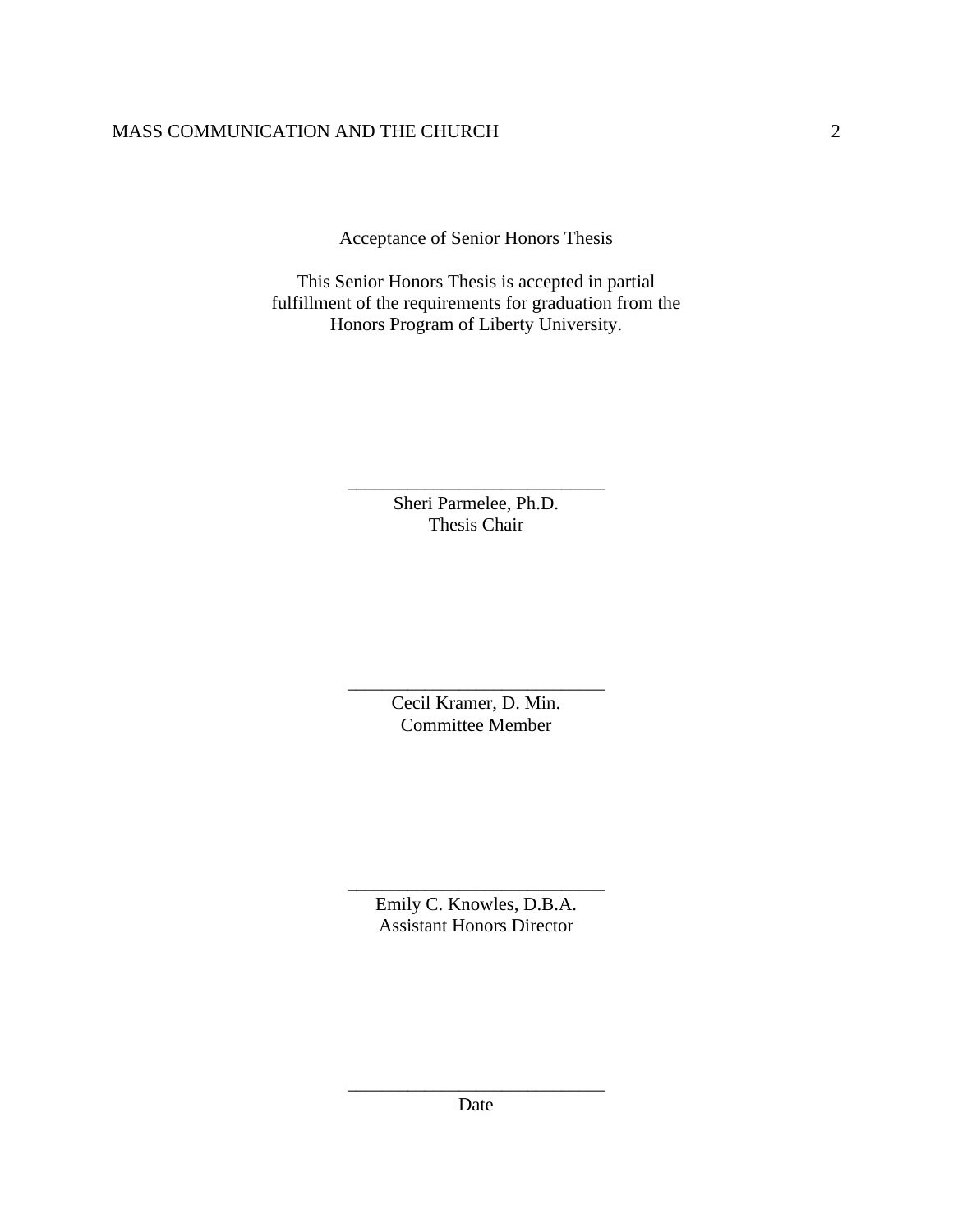#### Abstract

In this analysis, methods of mass communication employed by the church throughout its history will be reviewed. The context for this church study is specifically within American culture. Strategies for the most effective form of mass communication have evolved drastically within the past few years. For the church to properly engage in culture, it must understand the communication strategies that have intentionally or unintentionally been utilized throughout its history. An effective method of mass communication for the church is proposed.

*Keywords:* communication, church, strategy, culture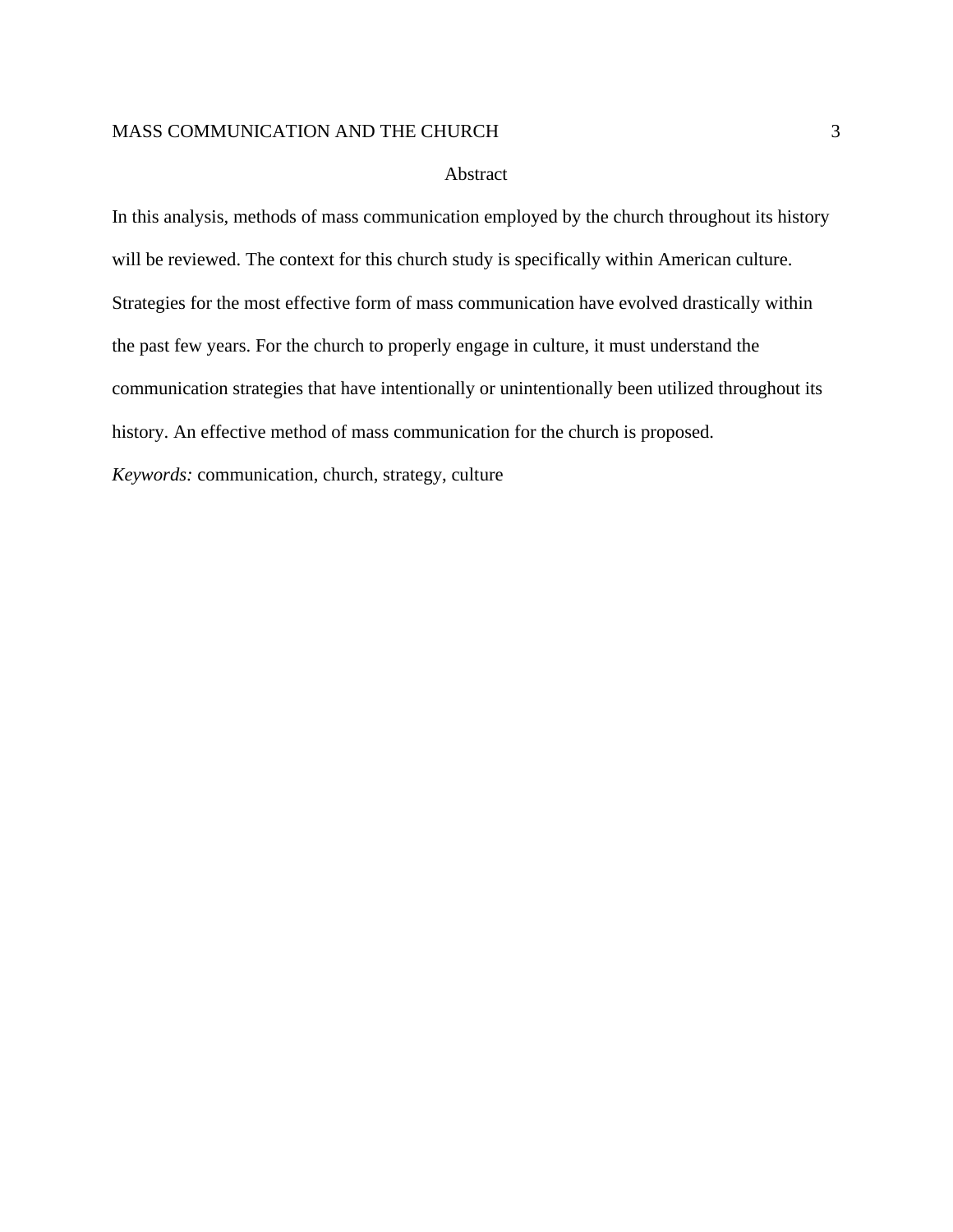Development of Mass Communication Strategies within the Growth of the Church and How to Engage with Culture in America

## **Introduction**

Within this thesis, the history of the church, mass communication strategies, and the context of culture are reviewed in order to offer a proper solution for the church to use to engage with culture on controversial issues. The following pages discuss the methodology, justification, context, parameters of the study, scholarly reviews, and suggestions for further research to equip the church with tools to use. Mass communication is one of the best ways to give information or simply begin a conversation. However, with so many mediums, it can be difficult to determine the best strategy. The purpose of this thesis is to suggest the most effective strategy the church can use in the context of western American culture.

## **The Role of the Church**

Many individuals may hold their own opinions for the role of the church in America today. It is necessary to consult unbiased sources that will be similar across all denominations to avoid controversies and come to a conclusion supported by what many Christians agree on. This unbiased source that is similar across denominations is the Bible. The role of the church in culture is explicitly described in the Bible. This will be the primary source of information.

Matthew 28:19-20 (ESV) describes the command Christ gives to his followers to spread the gospel across the world. In addition, 1 Peter 3:15-16 as well as Romans 1:16 discuss the readiness Christians should have to not be ashamed but share their hope with the world whenever an opportunity arises. Such opportunities are presented any time something in culture conflicts with a Christian's biblical values. 1 Thessalonians 2:4 (ESV) gives specific direction to, "speak,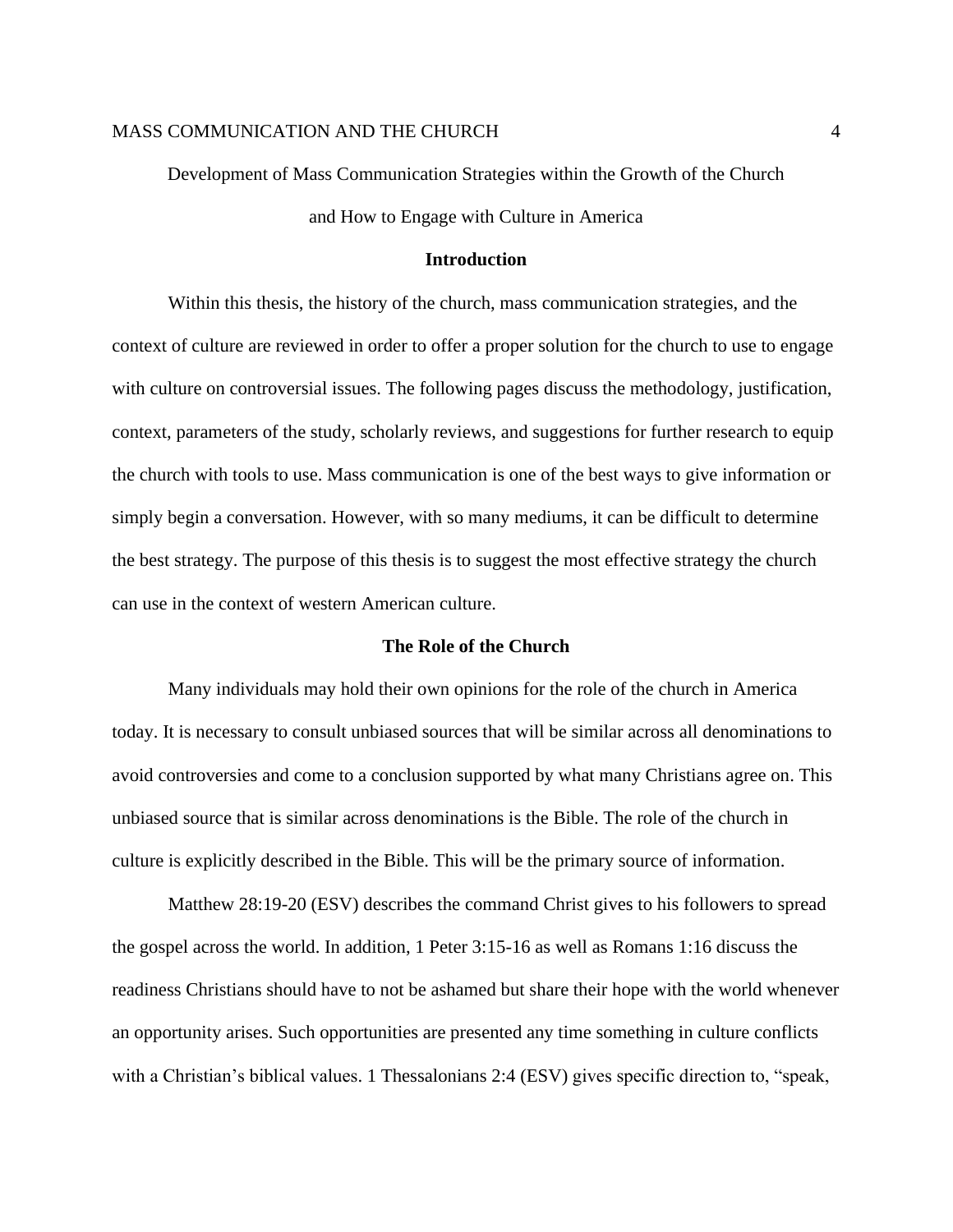not to please man, but to please God who tests our hearts." Paul, the author continues to exhort the church to "try to discern what is pleasing to the Lord. Take no part in the unfruitful works of darkness, but instead expose them. For it is shameful even to speak of the things that they do in secret" (Ephesians 5:10-12). There are myriads of verses that support the conviction Christians have to engage with culture. It is of paramount importance for Christians primarily because it is a command given by Jesus himself to his followers.

Even with this explicit command, their worldview changes their outlook on culture and how they feel they should respond to certain issues. A worldview is a set of lenses with which one can see and interpret the reality around them. Many different cultures have different worldviews. Individuals within a culture have paradigms that are established through their life and development. The church is no exception to this. The worldview changes the communication or strategy to engage with culture.

Most Christians today are starting to understand, even in a postmodernist context, that a person's ideas and predispositions are largely influenced by one's worldview or past cultural experiences (Sider & Lowe, 2016). This is of paramount importance in order to evaluate how most of the current generation's history has affected their worldview. People's worldview affects how they vote, protest, work, and live in society. One postmodernist professor at New York University would even describe reality as social construct (Sider & Lowe, 2016). This is a worldview that is founded entirely upon the experiences one has received through society. This is the construct which the worldview is created. Once one can affirm this truth, it is easier to apologetically approach a conversation with the proper strategy to discuss controversial issues. Even within religious communities, studies have shown that, with an increase of religious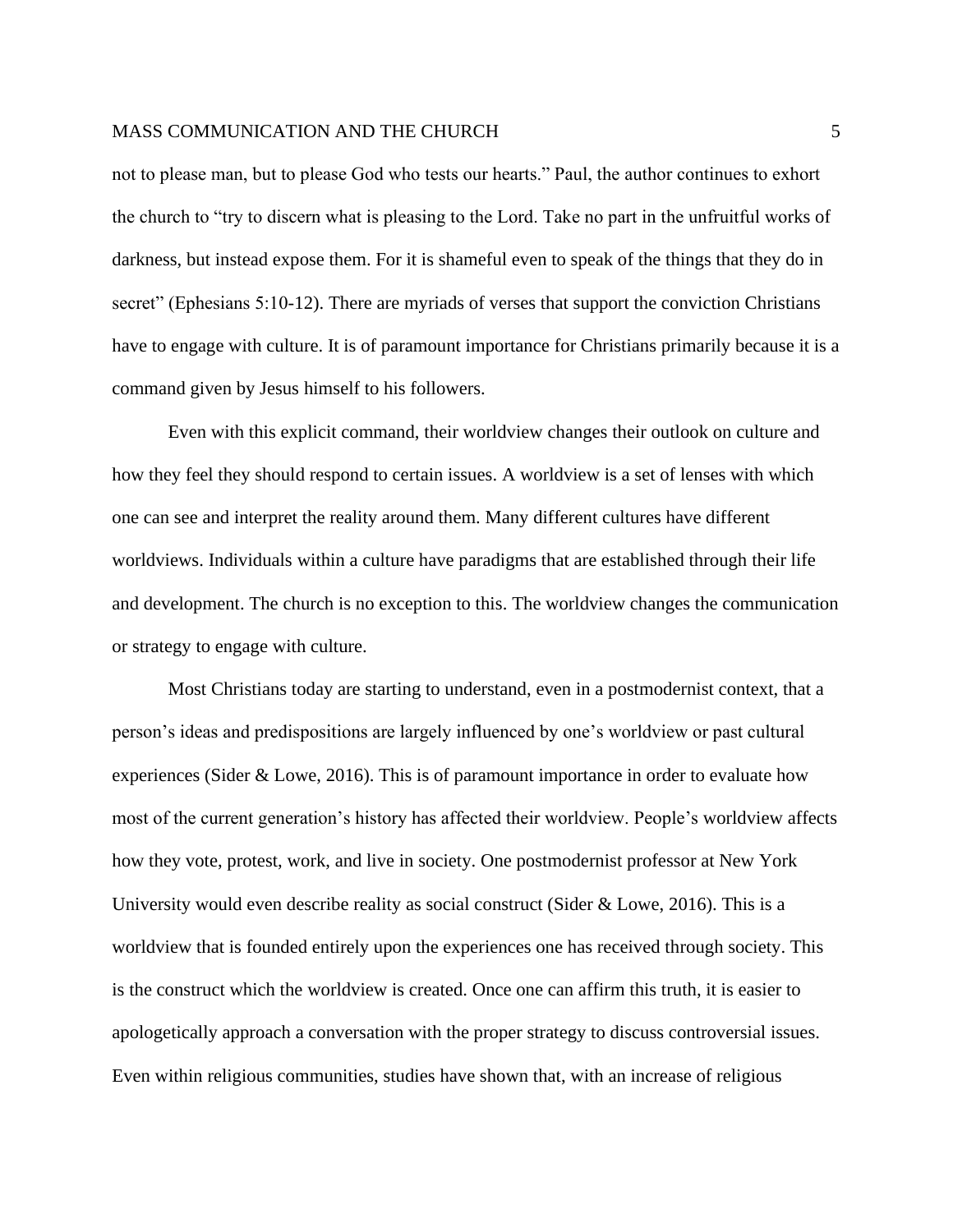#### MASS COMMUNICATION AND THE CHURCH FOR THE COMMUNICATION OF  $6$

individualism, it is perpetuating a progressive religious ideology not present in previous forms of religious individualism (Madsen, 2009). This is essential to note as well when approaching others who may even deem themselves already as "religious."

Biblically speaking, Christians have many viewpoints on controversial issues in culture. What some would argue are "gray matters" of the faith can be seen somewhat plainly in Scripture. These include thoughts on homosexuality, abortion, politics, racism, and other debatable topics in society. While this essay will not specifically be discussing these topics, it is necessary to outline them so the church is clear on what they should be engaging with culture about.

There is a unanimous decision among most Christians who believe they are instructed by God to engage with others and spread the good news. Evangelism and participating in social movements or action are critical and cannot be separated for the Christian (Sider & Lowe, 2016). Some of those Christians would claim the Bible cites this in a variety of passages such as Matthew 28:19-20 (NIV) which states, "<sup>19</sup> Go and make disciples of all nations, baptizing them in the name of the Father and of the Son and of the Holy Spirit,  $^{20}$  and teaching them to obey everything I have commanded you. And surely I am with you always, to the very end of the age." Many authors have urged Christians to share biblical principles because of the somewhat increasingly immoral worldview of Americans today (Beckwith, 2016; Kinsey, 2005). These authors would agree with Matthew 28:19-20. Any individual claiming Christianity should go and make disciples despite their current cultural context, but especially in one which is departing further away from once held biblical truth. Beckwith summarized that Christians are to be held responsible for evangelism, regardless of the setting, because of the evolving unbiblical beliefs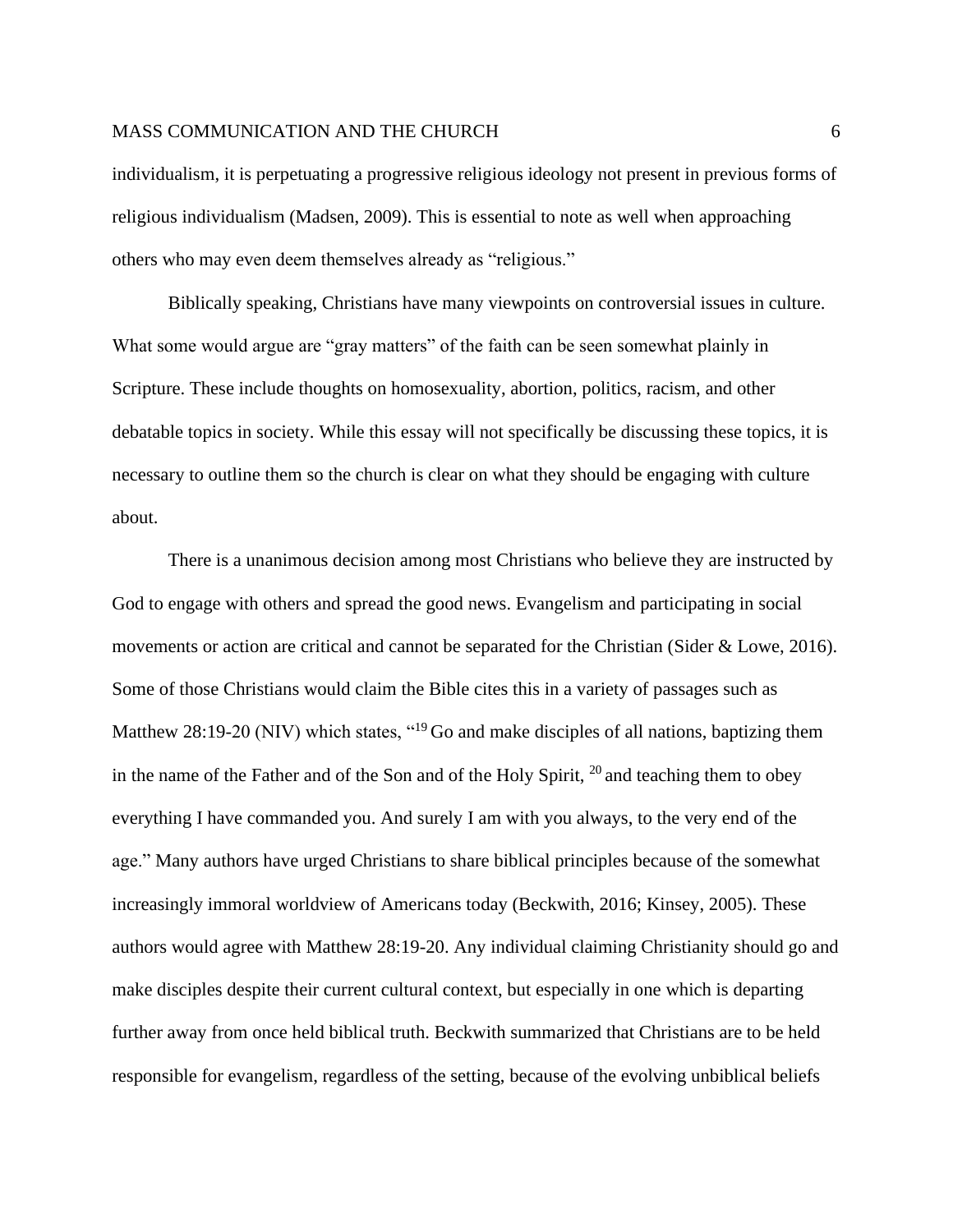today (Beckwith, 2016). Christians are responsible to engage in every facet of life because God is over every single activity under heaven (Clouse, Pierard, & Yamauchi, 1993).

## **Current Status of the Church**

In the context of the church in America, one study had statistical evidence demonstrating the continuing decline of those practicing Christianity in America (Beckwith, 2016). There is an increasingly large number of individuals who refuse to align with the Christian faith or hold to its principles. One author, in an effort to explain the new landscape of Christianity in America, focused on the challenges to the faith because of new cultural ideals that are uprooting seemingly traditional values (Schmit, 2019). The church is unable to grow in part due to the changing culture of America today. Because it is in decline, the church is unable to use proper engagement techniques to cultivate conversation with Americans on controversial issues. Despite the command of Scripture on the role of the church, the church is unable to act because of its decline and ineffective communication mediums. The result of this is an irreligious America.

Barna (2016) boldly asserted that America is a modern-day Sodom and Gomorrah. If Christians do not engage with culture, America will stay on this course and end similar to this Old Testament city. Not only did Barna compare America to Sodom and Gomorrah, he also accused the church for the reason America is on this trajectory. He argued that the church has forgotten its biblical teaching and therefore cannot lead America, let alone its own congregation, toward a godly life. Churches should greatly impact and ultimately change society for the positive. This has been overlooked in recent history (Sider & Lowe, 2016).

There are many cultural changes that continue to have and have had an influence on the church in America, whether school curriculum, racial tensions, or legal implications for marriage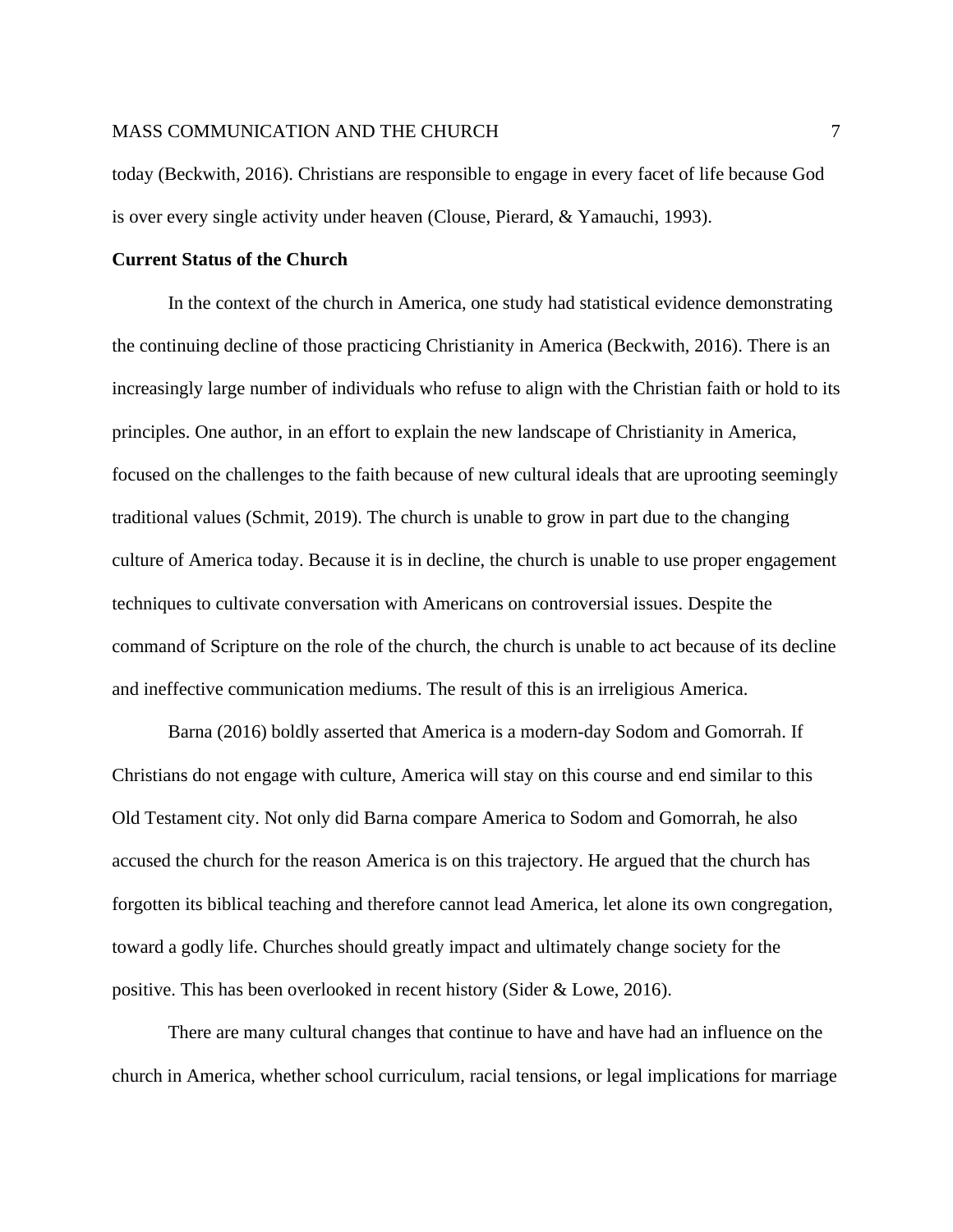and abortion. There are many areas of concern for the church. The church desires to speak out on these issues but is lacking the necessary tools. Another area of concern facing the church is the feministic ideals of many postmodern women (Askew, 2004). There have been a myriad of changes in American society that has resulted in changes within and for the church. Mohler (2011) highlights these by discussing different issues in his book on the changing cultural atmosphere for Christians in America. The chapters are laid out including the morality of abortion, the post-truth era, the challenges of new world religions, the new atheism in America, the digitally different family, the new world of technology, the public law and politics, the culture of offendedness, the terror of public education and many others (Mohler, 2011). The church could use a variety of approaches to attempt to solve this problem; however, many churches are negating this responsibility. In recent history, studies show most of the church continually repeating older ministry ideas that gave the appearance of effectiveness (Rah, 2009). However, these methods may prove to be ineffective with the new generation.

One can conclude from these sources that the church has negated their responsibility to engage with culture. Whether this was because they lacked the necessary means or misunderstood the gravity of their calling to evangelize, the church must now recognize the problem that has existed in the past to adopt proper techniques to engage with society today. To come to a proper conclusion on what is needed for the church today, characteristics and contributions to the problem must be assessed. A history of the church in America, strategies they have previously used, and a general understanding of the use of mass media will be reviewed in order to generate possible solutions as well as promoting a conclusion for churches in America today.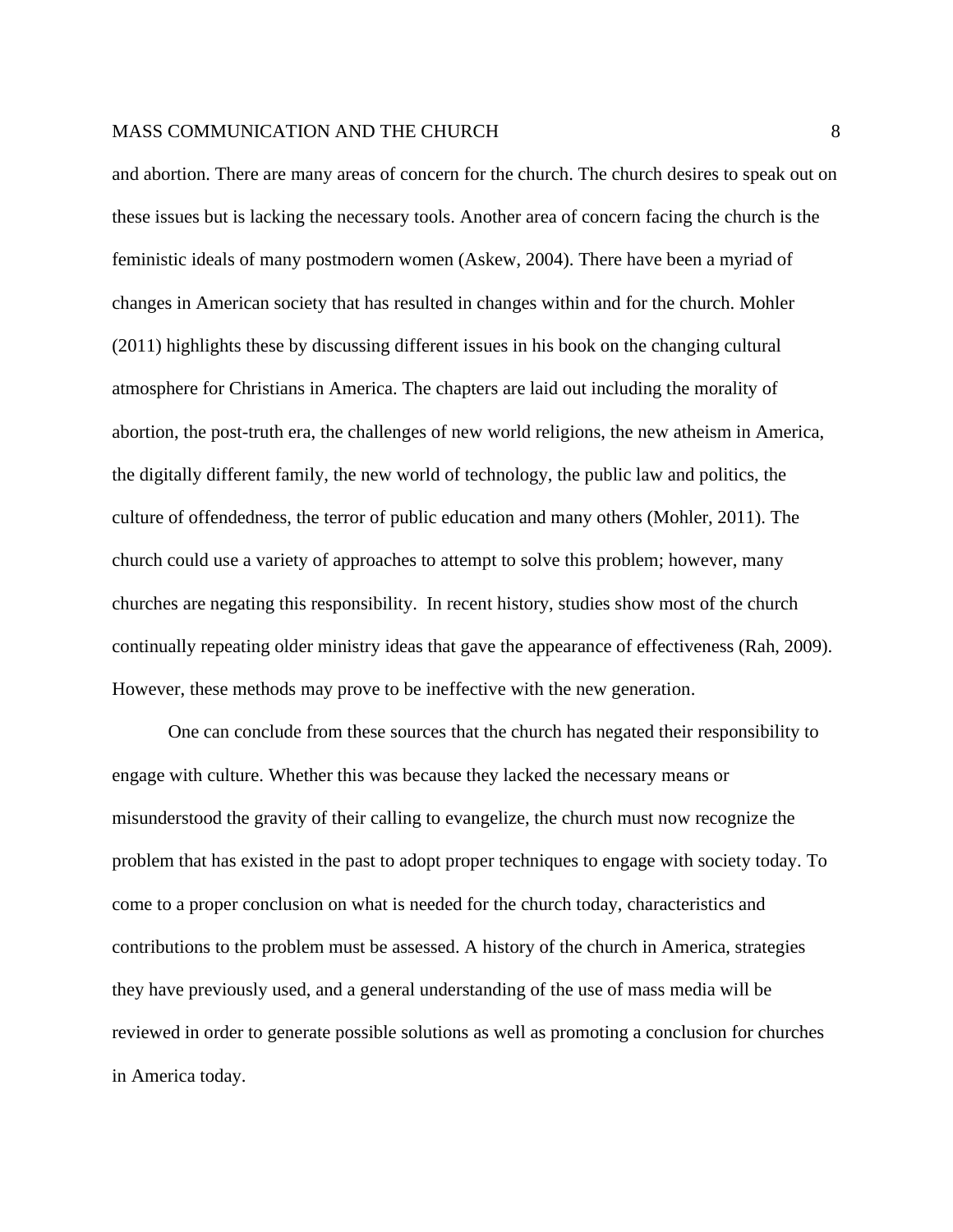#### **History**

The church in America has a history as far back as the first English settlers on the continent. However, much of the religious history of America that is impacting its culture today has evolved since the 1800s. Starting in the1850s, one can take note of spiritual awakenings and revivals through businessmen such as John D. Rockefeller or Milton Stewart (Culpepper, 2016). Some sources would contend that, initially, Christianity in America was largely promoted through corporate organizations and values. Citizens would apply and reflect the values present in their jobs to their lives outside of the workplace. The business sector was what held much of the responsibility for influencing the religious beliefs of Americans.

However, more recently, one can see how each decade marked a changing tide for the religious of society in this country. By the 1930s, many new theological reformations were being made among evangelicals (Askew, 2004). This was during the period of the Great Depression and WWII when many changes were happening in society. During the 1940s and 1950s, Christianity was on the rise in many mainstream media outlets, while many pastors tried to be moderate in their biblical approach as America entered the 1960s civil rights movement (Askew, 2004). Most often, with the changing religious approach in culture, political and cultural changes will occur simultaneously.

Conversely, in the past forty years, Americans have come to witness a widespread revolution of sorts in different cultural segments. These revivals do not focus on a specific outlet, such as the workforce, but are integrated throughout society by their communication mediums whether by television, radio, or other media. Some recent history regarding the growth and development of the church will normally include references to Religious Right, Moral Majority,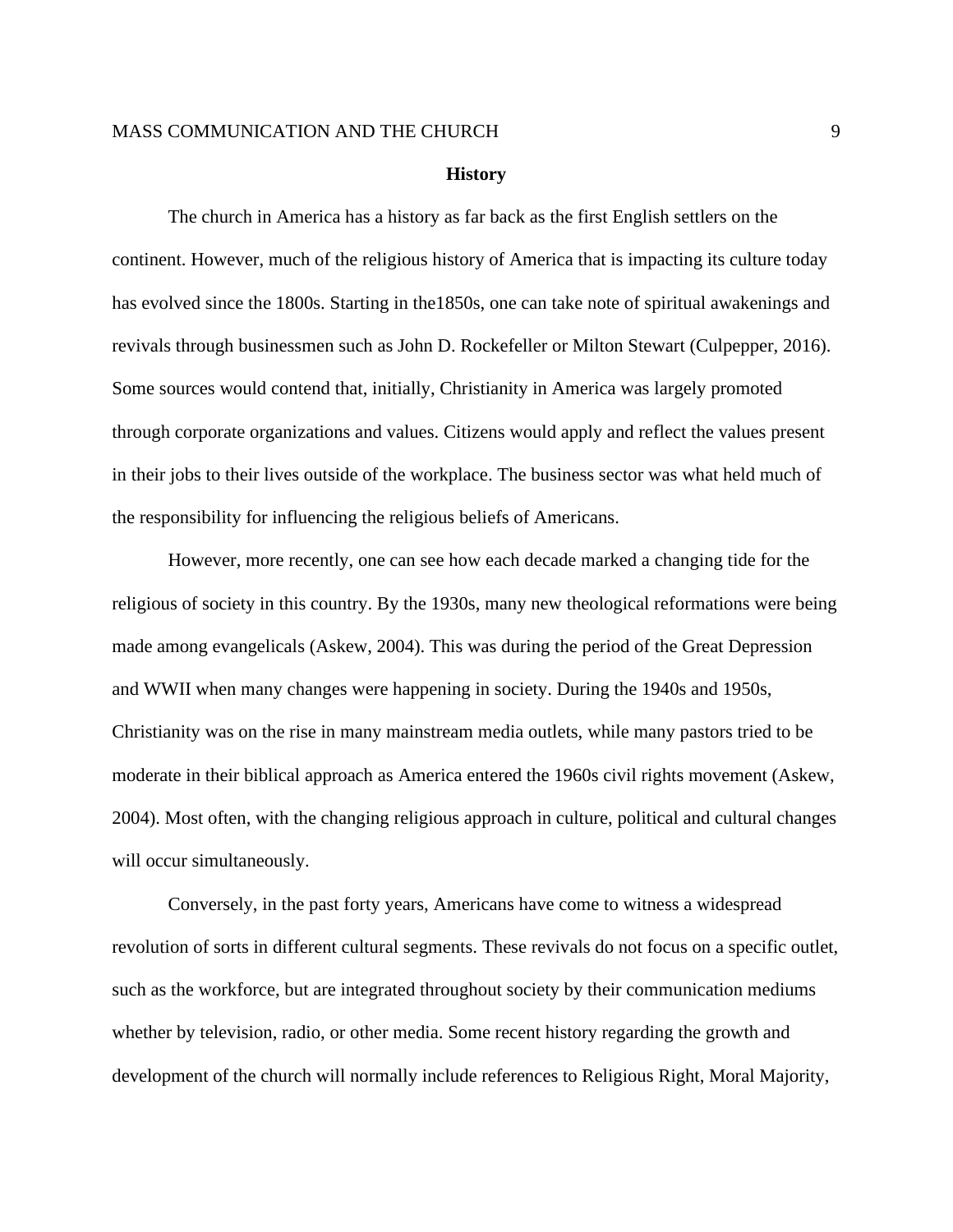Christian America, and other trends that have impacted the religious environment of America today (Culpepper, 2016).

By the 1980s, twenty percent of radio broadcasting was through religious institutions or men who were championing the fight for religious freedom in America (Askew, 2004). The men who were champions of these cultural transitions include Jerry Falwell Sr., Tim LaHaye, Francis Schaeffer, and others. These advocates of a better Christian America were hallmarks during the 80s and 90s. This was also during a time that America was becoming a melting pot for religions ranging from Islam, Buddhism, Hinduism, Christianity, and other world religions (Askew, 2004). One author stated that with the rise of other traditional forms of religion, it demonstrated many Americans were disappointed with worldly beliefs which offered no answers to life's questions (Clouse et al., 1993). This author concluded, "The resurgence of traditional religions in all parts of the world is one evidence of the emptiness of secularism, and this underscores for Christians that they must no ignore the problem at hand and leave to others the task…" (Clouse, et al., 1993, p. 591). The intent behind evangelism and using media outlets to express beliefs became wildly popular. This time period was starting to mark a changing time culturally, not just for Christianity or other world religions. From the Vietnam war to the birth of the internet, America and the rest of the world was growing rapidly. The world was radically different then what anyone had experienced before.

While the changing religious tide of America was coming ashore through these men, other studies have analyzed the integration of faith education in schools and how this has changed as well. This is of particular importance only because education was starting to change the men and women who were beginning to lead the country. With a loss of prioritizing religious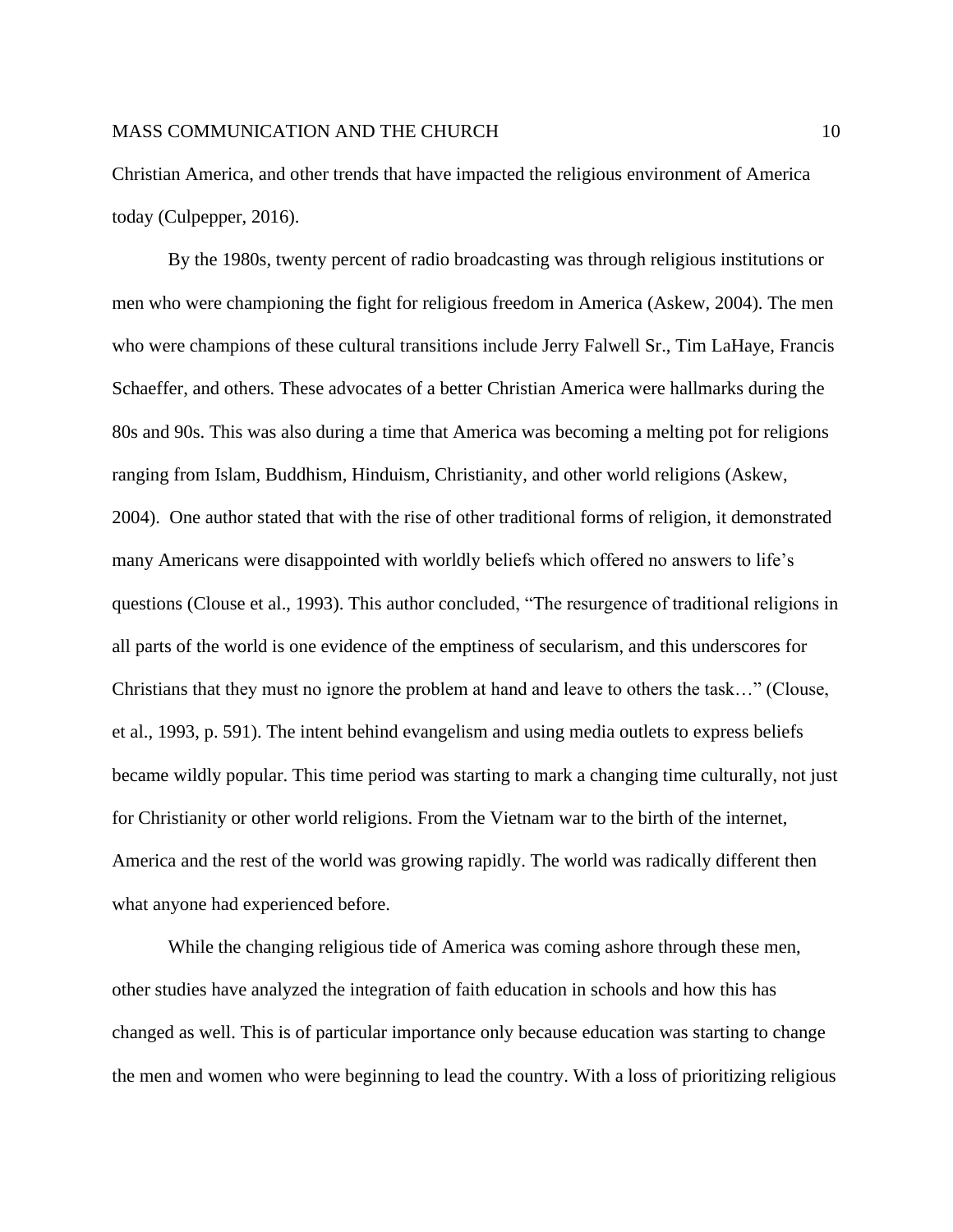values and freedoms, the younger generation was differing greatly from the more conservative generations before them. Henrich (2015) included in his study, the conflict of the separation of church and state in public schools for the past seventy-five years. Henrich evaluated the impact of the loss of faith education, whether Christianity or otherwise, on the moral values of generations today. The conclusions were somewhat discouraging for the interests of the church and argued that religious historical classes should be reintegrated into common curriculum to reinstate values in younger people (Heinrich, 2015).

The church has grown from grass roots evangelism to live-streaming church services. The culture of America has changed at the pace of these religious movements, if not more so. While statistically the church is in decline, one author, Schmit (2019), is urging the church to engage more with culture. Schmit argued this current movement is an opportunity to ask questions, be with our neighbor, use these popular mass media strategies to the church's advantage, and see this changing cultural moment as an avenue for the message of God to move understanding that God is still at work even in these shifting tides of America. The church can become vibrant in America again whether through the upcoming generation, the corporate world, or the next cultural revolution (Culpepper, 2016). Social media platforms have to be considered within these implications for the church. These sites can produce powerful content and have excellent delivery to consumers and, therefore, churches can work on contextualizing the gospel in these areas (Rhea, 2011). One must understand religious beliefs may seem somewhat hidden; rarely do people see their impact. However, these religious beliefs or unconsciously held values are what is determining any one person's decisions in almost every facet of life and culture (Barna, 2016).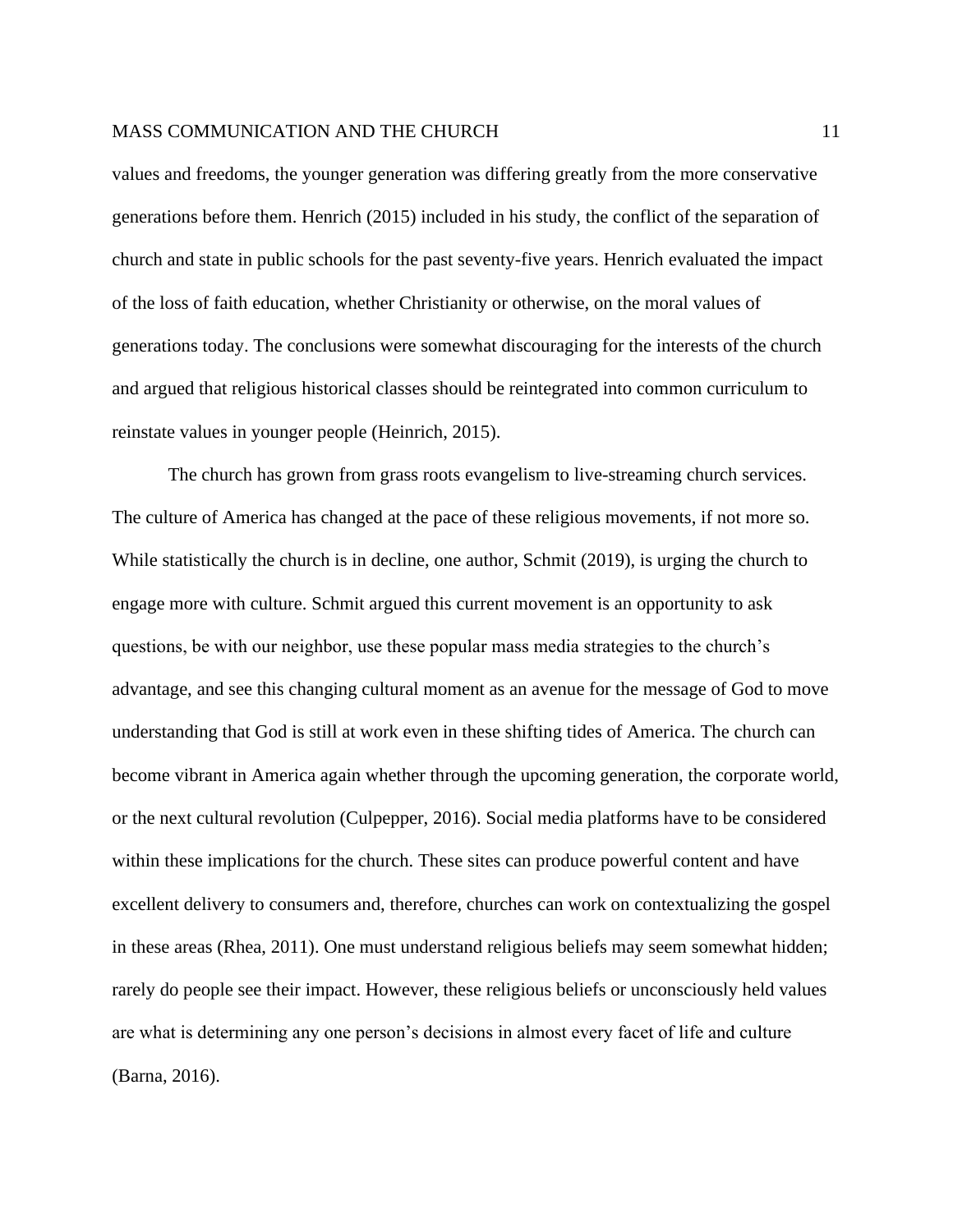This history and development of culture contributes to where the church sits today. In an effort to propose an effective strategy of mass communication that the church can use to reintegrate faith into society, criteria for proper solutions will be proposed as well as analyzed to come to the best conclusions.

#### **Structure of Analysis**

There must be several distinctions made for this analysis. These definitions and distinctions include but are not limited to the following: communication, types of communication, communication theories, modes of communication, the church, church denominations, religious affiliations, communication of the church, and mass communication from the church. A note pertinent to this study is to consider the church within the context of the American culture and civilized western society. This research should distinguish between types of communication and modes of communication. To have a proper understanding of the forms of mass communication, it must be defined and categorized based on the type of medium. Communication theories will be established and segmented apart from the distinctions made about the church.

#### **Criteria of Solutions**

The context of the study of media and the church in this examination is specifically placed with a set of boundaries. This aids in the validity of the research conclusions, accuracy in research data, and adds credibility to the claims presented. The context is crucial to understanding the continuing portion of this review on the church and its mass communication strategies. This context is the western American culture in which the church finds itself.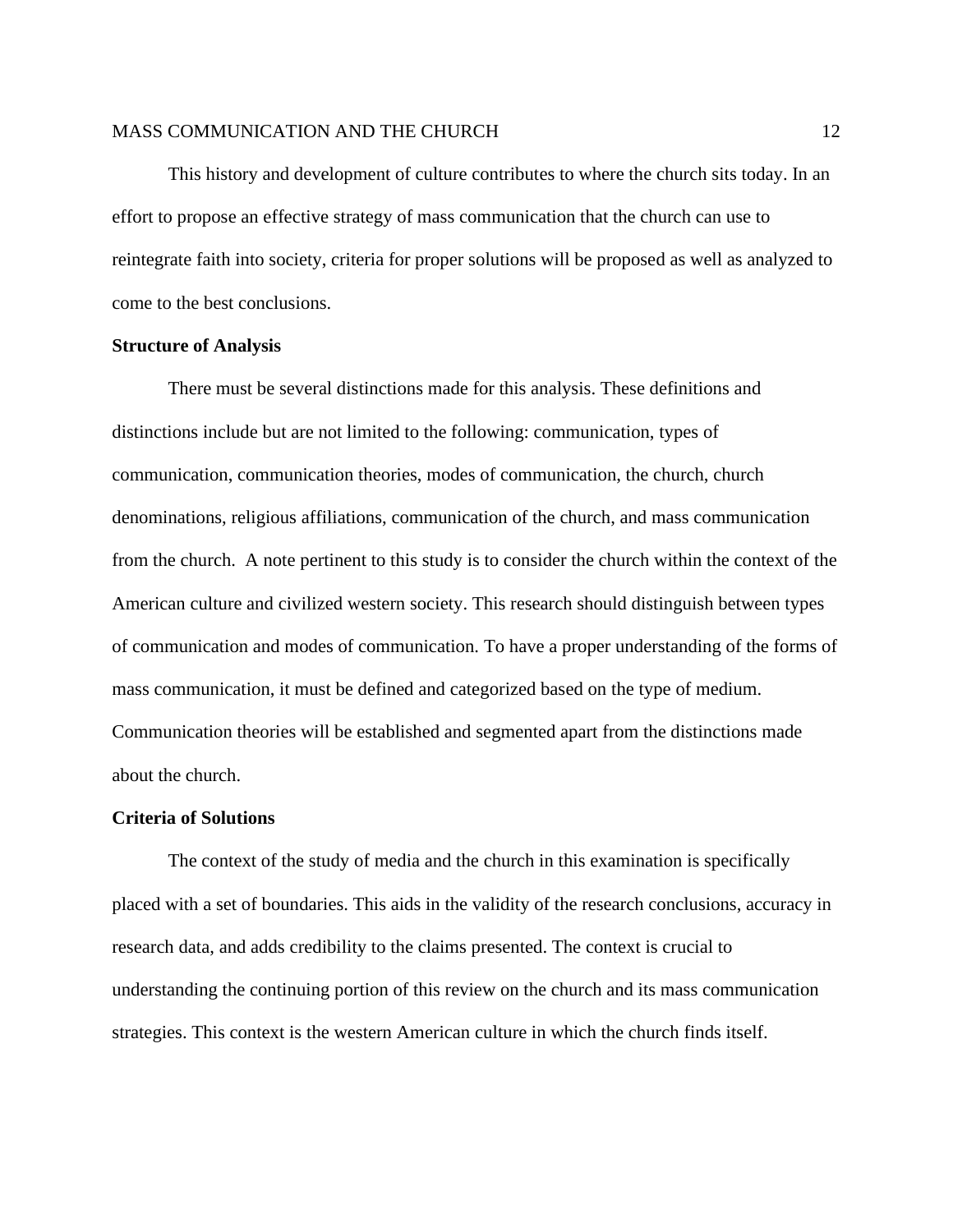This essay will focus on applying principles to the American church and culture. This group is of interest because of its influence worldwide and the prevalence of growth in the media communications platform from this culture impacting trends around the globe. The solution the church utilizes must fit within this context. This is the first criteria to establish. In order to understand this culture, it will be defined. America is defined as the United States and citizens of this country. The media is considered part of the culture at large because of its integration in society and mass communication will be discussed later in this review. In America, the media plays an integral role in helping one understand his or her worldview and his or her place in the culture oneself (Martha, 2005). This will be essential to note for the furtherance of this thesis.

The demographics of America are wide and pervasive, depending on the area one might sample. There are culture groups in specific regions or specific communities that make America one of the most interesting places to study. Ethnic groups, race, age, and gender identity are complex and far-reaching. Overall, however, some trends seem consistent. There is an increase in diverse gender and sexual identity across the country. The decline of a white Christian America is sure (Wadsworth, 2017). In addition, the country continues to become more diverse and younger with millennials and Gen Z individuals beginning to enter the workforce. Because of this, communication strategy is changing. The way to connect with millennials and Gen Z over social platforms is becoming increasingly important. Rhea (2011), in her study, argued that technology is creating an environment where each individual has the ability to create and share unique content, which is affecting the communication strategy of almost every outlet. Rhea's study reported statistics from the New York Times showing that seventy-five percent of teenagers have cell phones. Of the seventy-five percent teens who have cell phones, a large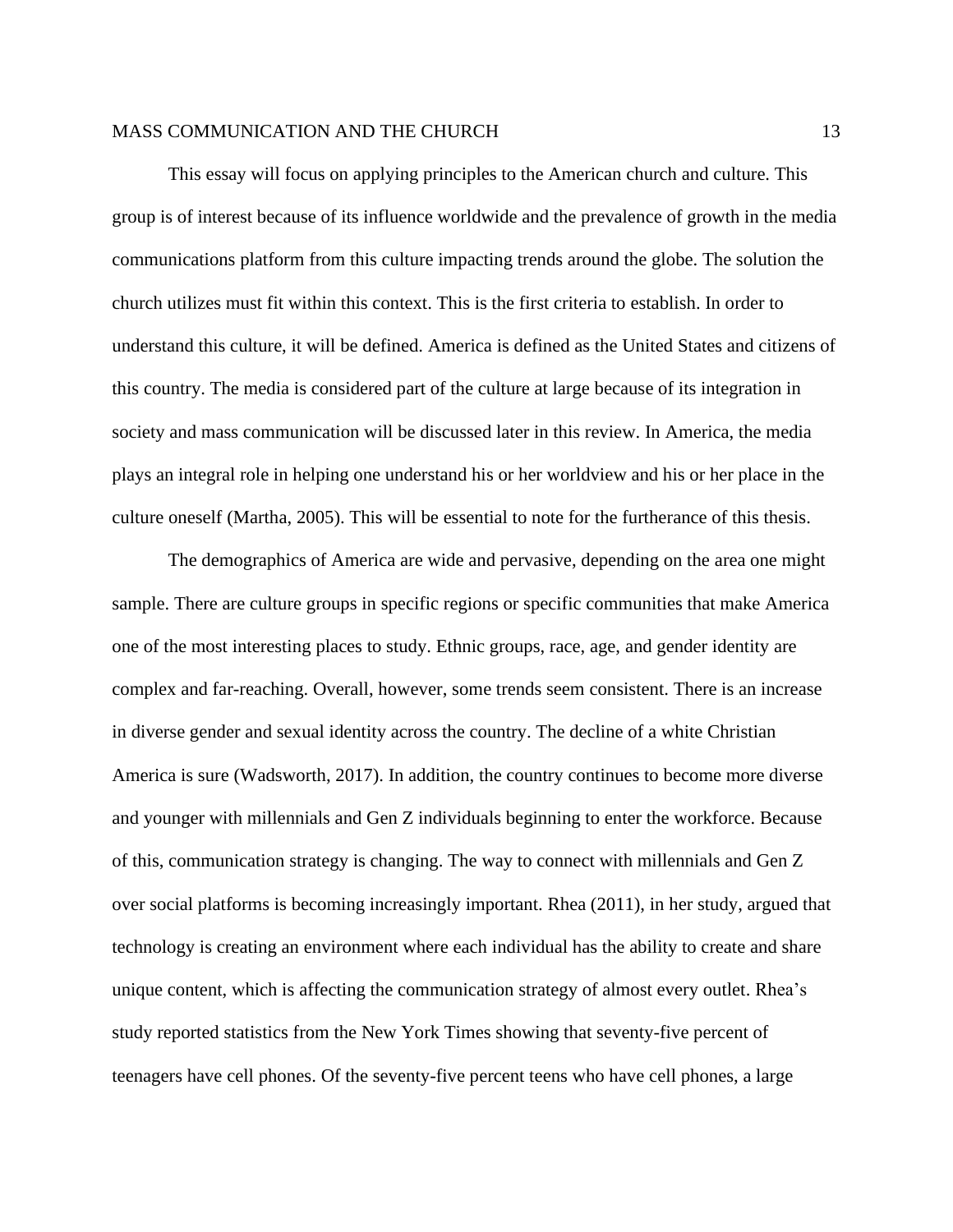majority of those teens are also on social media (Rhea). This is quickly becoming one of the primary ways to communicate with the younger generation because of the percentage of teenagers that use these platforms.

One author would conclude "Millennials, the generation whose choices will ultimately determine the nature of Christianity and the church in America for several decades, appear poised to support…the shift away from biblical Christianity" (Barna, 2016, p. 29). In addition, with most of the upcoming generation rejecting traditional forms of Christianity they are turning to individualism or universalism (Barna, 2016). It will be essential for the church to communicate to this generation. Strategy is now built on a number of factors and is continuing to become more complex.

The application group and demographics are relevant to this study so that one can understand the culture the church is engaging with. Different strategies work within America compared to other nations. America is increasingly diverse and changing because of the upcoming generations. Mass media strategies will be different than any other context.

#### **Culture**

It is necessary to define culture for the sake of this study. Culture will play a crucial role as this study unpacks the relationship between the church and culture. This is the second criteria in proposing a solution as the conclusion must support the culture it is addressing. Mass communication methods are what is employed by the church to engage with and evangelize to culture. In order to understand the target audience for the church and build parameters for the sake of this study, a proper definition, as well as context is provided. Because culture is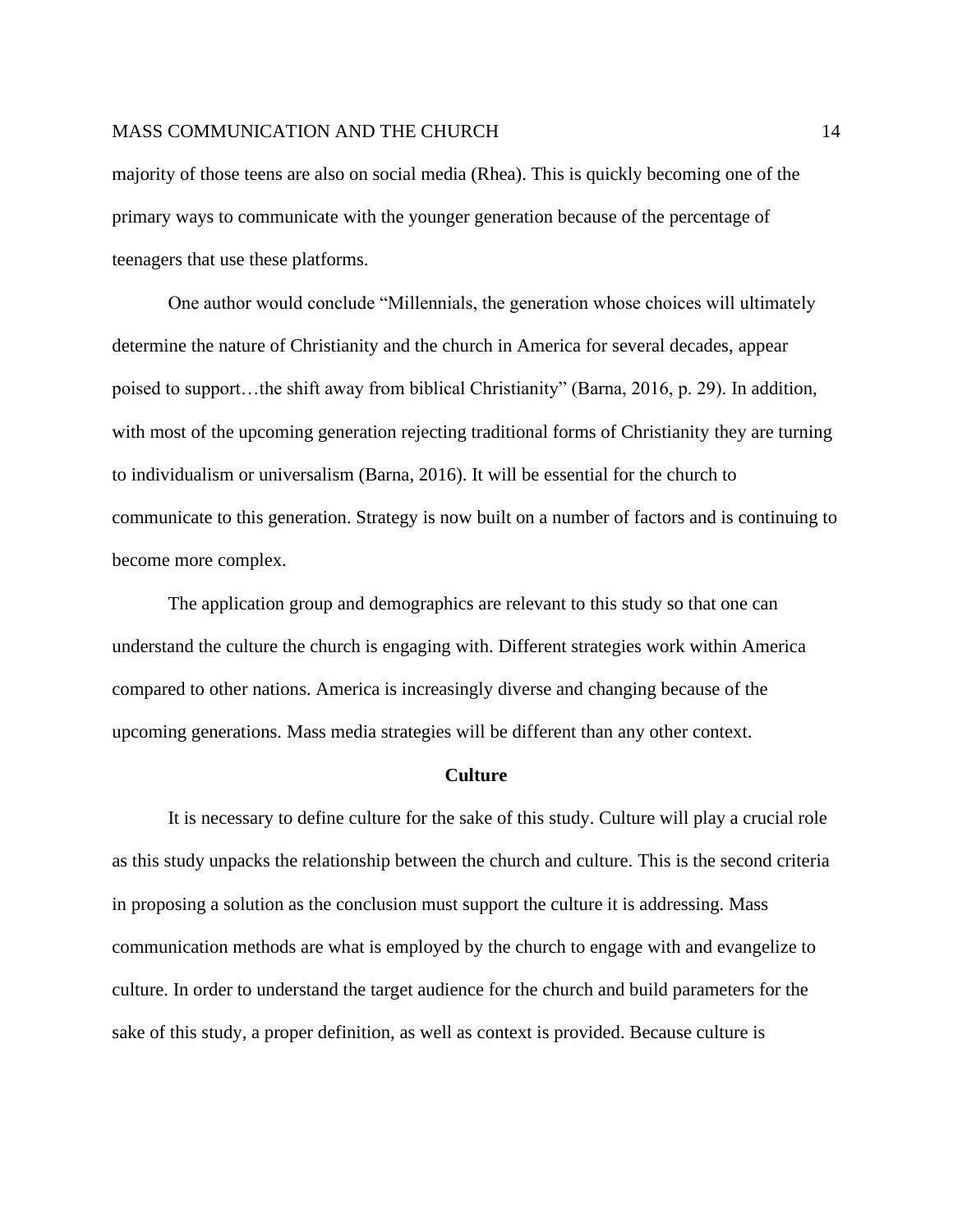continually evolving, it is necessary the church often evaluate the cultural landscape to effectively reach people for Christ. With new culture, old methods may not be as effectual.

## **Definition**

Some say culture is a combination of set of symbols members identified to engage with others (Maschio, 2016). Others still say it could be a result of ongoing creativity or that it was a guidebook of how to make decisions in everyday life (Maschio, 2016). Most people would acknowledge however, regardless of what it is, that culture is considerably different from country to country, as well as from one group to the next. This is because culture is cultivated by the people within the stated community. Culture is ever evolving and developing in different contexts. Culture can include different ethnicities. Some claim ethnicity as their cultural identity as well (Clouse et al., 1993). Not only do individuals discover their unique identity through culture, but Rhea (2011) stated that culture is the place where most people also develop their understanding of reality. Culture is constantly created, whether consciously or not, and can impact how one may view the world.

Specifically, culture is an attitude toward beliefs that sets a standard of norms for a group of people. Maschio (2016) described culture as the outcome of similar desires of individuals in a group. Because culture is largely be based on desire, it can constantly change. This change may stem from the influence of individuals within the group or how they appeal to others for a diversion from culture norms. Therefore, culture is created by the group but, more specifically, by the individual. The values of the culture are maintained, changed, or disregarded simply on the accountability of one individual. Culture is essentially similar to the analogy of an onion (Rhea, 2011). There are different layers in which each individual may attribute different values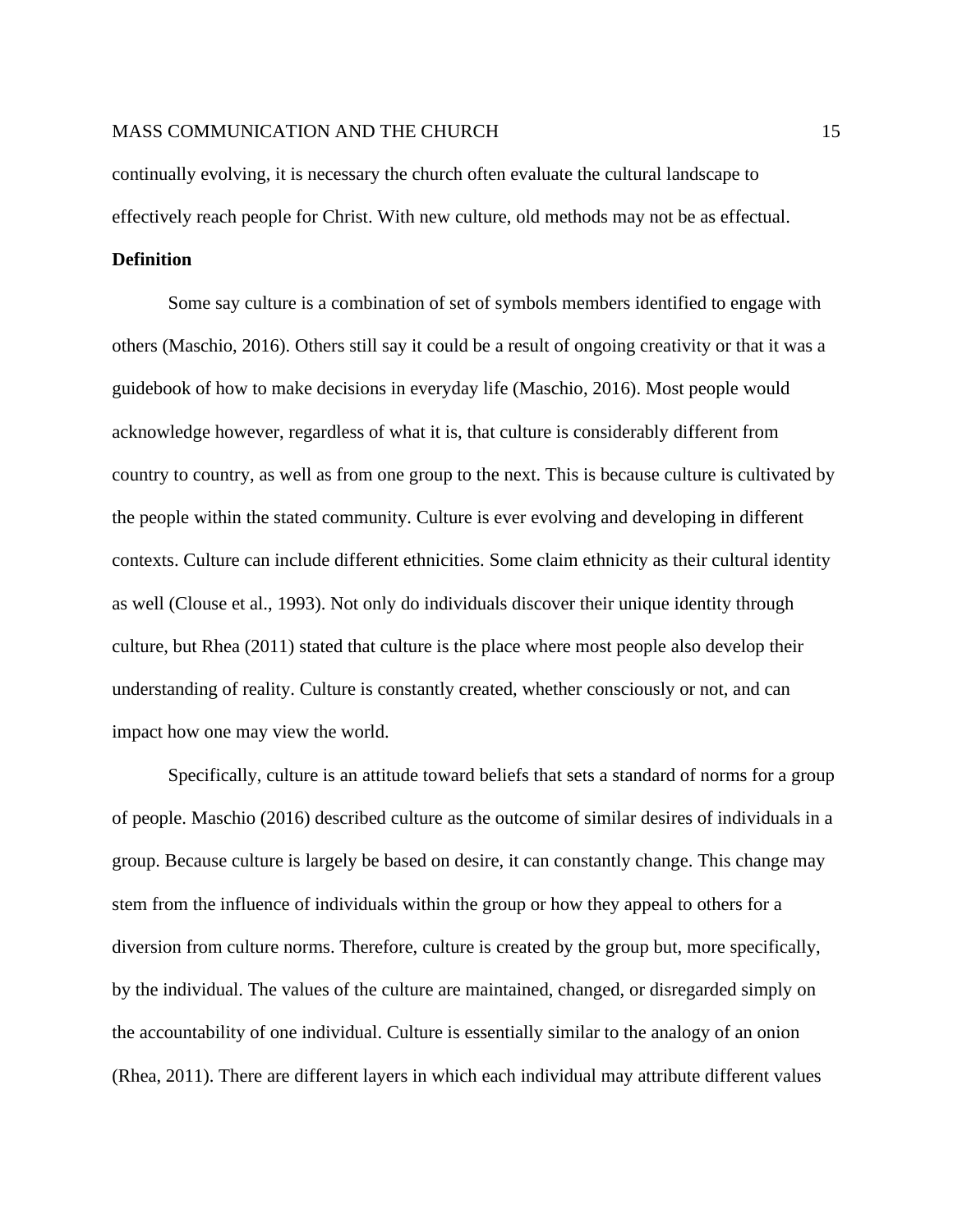to cultural concepts or realities. It is imperative in an assessment of culture to understand this dynamic. It gives proper responsibility to the group while also accounting for the actions of the individual.

Culture establishes the foundations of one's values and his or her behavior within the cultural context of society will hinge upon those values (Rhea, 2011). On a basic level, this technical understanding of culture translates when, through the media, an audience can see how the values that one individual may hold will shape his or her actions and, thereby, shape the world around him or her. Culture can then change, whether positively or negatively. Each small act creates an impact for the whole. Therefore, whether it is Kanye West or a suburban mom, every person in society today has a part to play in culture and the narratives it possesses. Studies have been conducted to assess the persuasive appeals used to change social norms and there is contradicting evidence about which appeals can have the most impact (Schultz, Nolan, Cialdini, Goldstein, & Griskevicius, 2007). There are many mediums and ideals with the potential to influence a culture or influence the individual. This is integral to the presupposition in this essay over the necessity of the church to utilize such mass communication methods in order to more effectively engage with culture on a broader platform. Without this assumption, the following study and suggestions would be ineffectual and unnecessary.

## **Current Effectiveness and Growth**

While much of the history of the church and how communication methods impacted this were discussed previously, this portion is dedicated to assessing the effectiveness of these methods as criteria for a solution. The strategy the church uses must be effective and help the church grow; therefore, the effectiveness of past ministry efforts is reviewed. It is no doubt that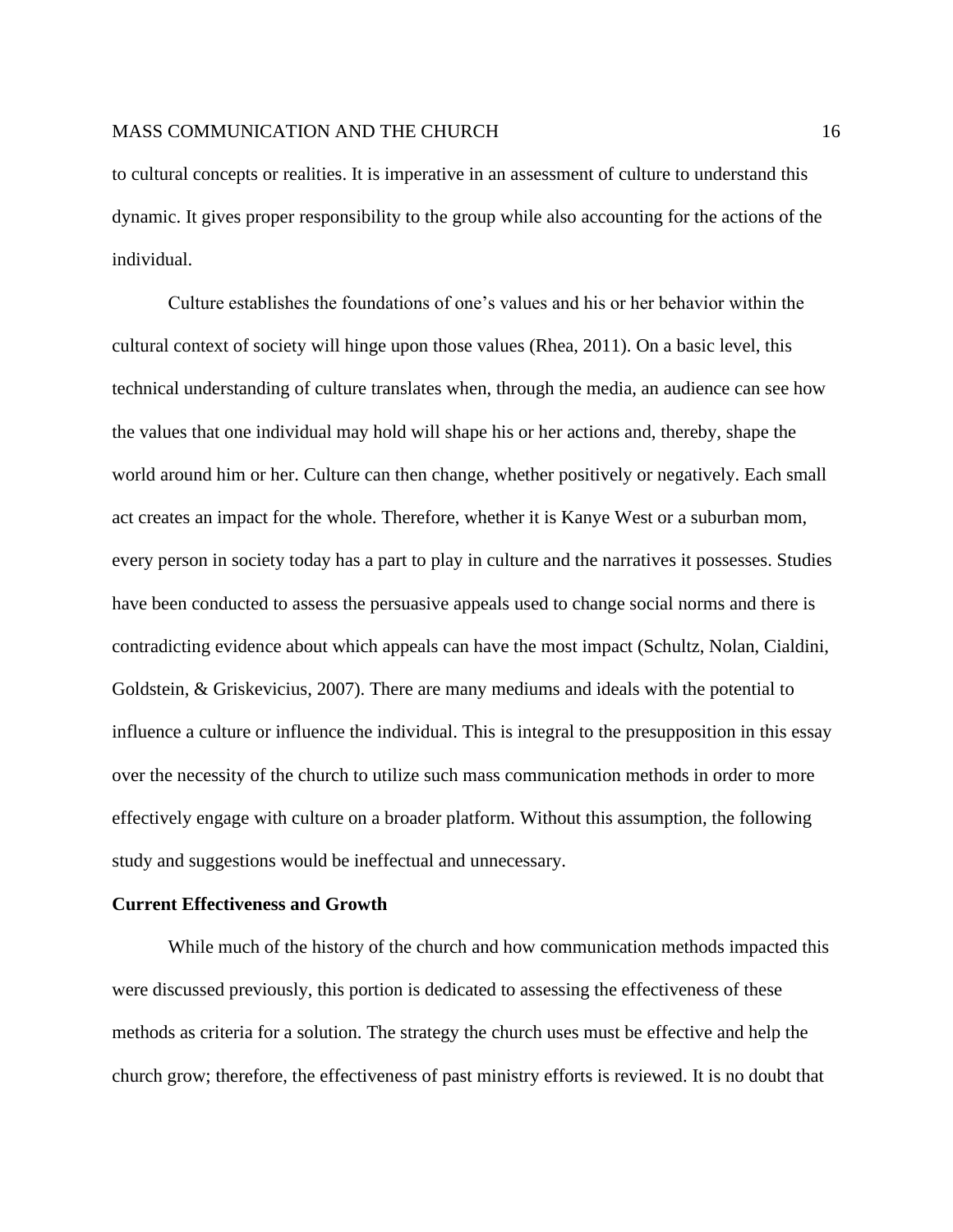mass communication has evolved drastically in the past twenty to fifty years. One author concluded that the new understanding of how one lives is no longer given to them, but self-made (McCloud, 2007). This has changed how one may communicate and live in a religious context. In addition, the accessibility of goods or products through online sources has made the conversation evolve, particularly regarding the church. One author would argue that some of the outlets of technology have impacted the church population negatively (Beckwith, 2016). These changing and developing outlets potentially cause a disconnect between the older, morally conservative Christian and the secular, morally ambiguous teenager on Facebook. Technology can, as Beckwith reasoned, increase this generational gap and religious tension between groups.

New technological developments, massive integration of knowledge and the increasingly diverse American culture in which all of this information sits has been pervasive across media and created a disinterest in religion or Christianity (Beckwith, 2016). After the birth of television, trends reflected the idea that media has become the center of culture, as well as Christianity, with positive and negative outcomes (Hangen, 2002). One may conclude that the church has been ineffective in captivating its target audience amid these changing cultural landscapes from which new communication has risen.

Television and radio have been the primary source of information, but this might need to change. Over the past few years, due to the advent of social media outlets, America as an audience has changed. Some recent cases of Christians falling from grace in the public eye, which has been discussed primarily on social media platforms, seem to have impacted the church and the next generation in a way no one could have expected. The church has seemingly used older forms of media communication such as television and radio while losing touch of what is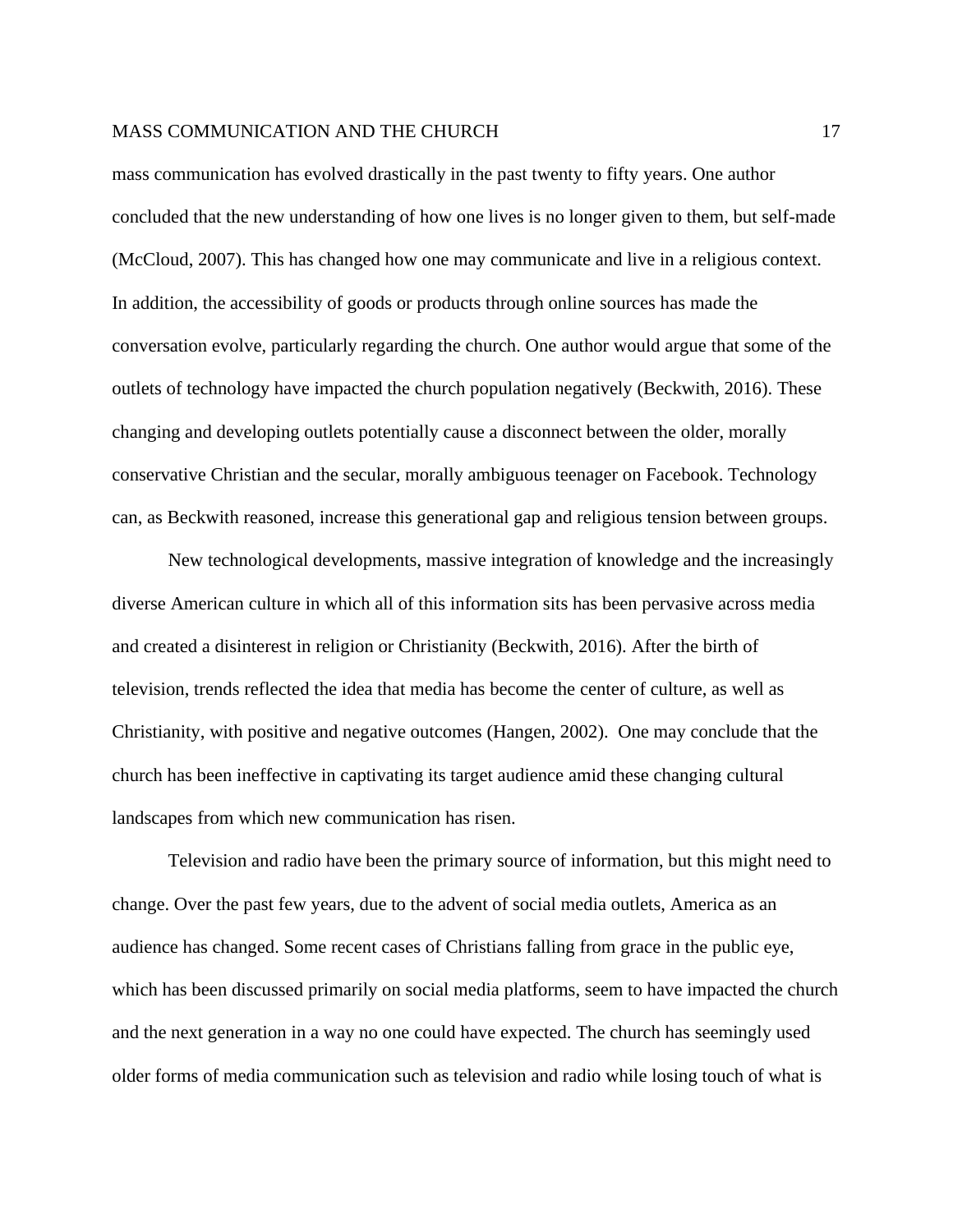happening through millennials and Gen Z on social media. Much of this is not ministry efforts but largely out of their control. Some possible solutions will now be discussed.

## **Voice of the Church**

In the 1980s, the religious right and other major evangelical groups were led by notable people in history such as Jerry Falwell Sr., Billy Graham, and others. Most evangelism was through television and radio. These men, and other advocates for Christianity in America, held to "a single, overriding goal: the conversion of the unsaved American public through the powerful – yet personal – reach of the medium of radio" (Hangen, 2002, p. 152). This should be the voice of the church today, whether on radio or otherwise. Whether that is the individual or a pastor or a outspoken contemporary, anyone who is a part of the church should consider themselves a valuable tool that can engage with others in their community. Advocates for the religious integration into society understood the impact of these tools and decided to utilize them.

One author comments on the voices that used these tools, "Religious radio sought to counter the social fragmentation of American life by using the very tool – the mass media – being portrayed as the culprit of the breakdown of American community" (Hangen, 2002, p. 157). Radio and television were the strategies developed during this age and could be potential solutions for the church today.

However, following the decline of these mediums, the voice of the church started to change. In the last fifteen years, a small but growing movement, organized under the label "emergent church," has begun. Despite the decline of Christianity in America, this will help push the church through what many of them believe to be the first careful steps that will usher in a new understanding of Christianity for the twenty-first century. An emergent church model is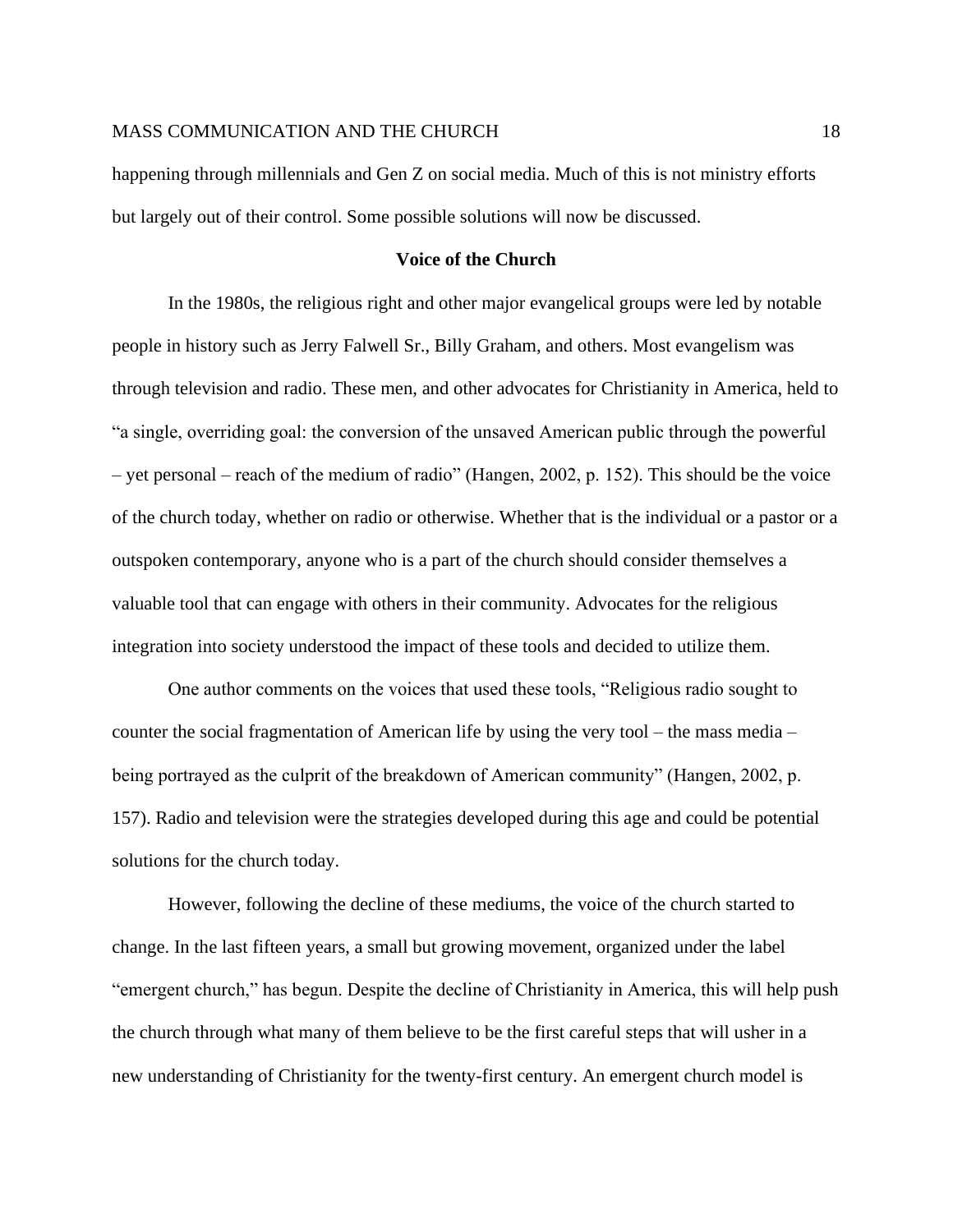quite a radical one that prioritizes the agency of those in attendance to determine the beliefs and direction of the church (Burge 2015). While this could help be a voice for the church in America, if not grounded in biblical principles, it would prove to be detrimental to one's faith. This is not the commitment to the gospel as was seen in previous years.

Many questions now follow. Once it is decided who speaks for the church, one must ask: When do these voices speak out? Many churches have adopted a similar strategy to ministry and reflect simply what has worked in the past but, with the quickly changing cultural landscape Americans find themselves in today, it may not be the best approach (Rah, 2009). It is paramount in communication to respond to the sender or message as quickly as one receives it. This is done to engage in healthy dialogue and reflect one's genuine interest in approaching the subject. Churches can adopt this mentality and be on the frontlines of cultural wars. The problem with their communication is not a problem with when they are communicating, but a lack of communication altogether. Authors concluded from one study that those who are located in religiously dense communities are more likely to consider religious-based messages or be involved in local churches (Blanchard, Stroope, & Tolbert, 2014). This is an integral part of when the messages will be heard. If Christians in those religiously dense communities are sharing with their neighbor on a consistent basis, it is more likely that others will be open to these messages and the timeliness of the message will not have to be a strong consideration. One author argued that throughout history the "American evangelical church tends to be a few steps behind the rest of culture and society" (Rah, 2009, p. 109). When actively engaged in a community, it would be near impossible for the church to continue in decline. This is another solution that could prove to be effective for the church. This is similar to grass roots evangelism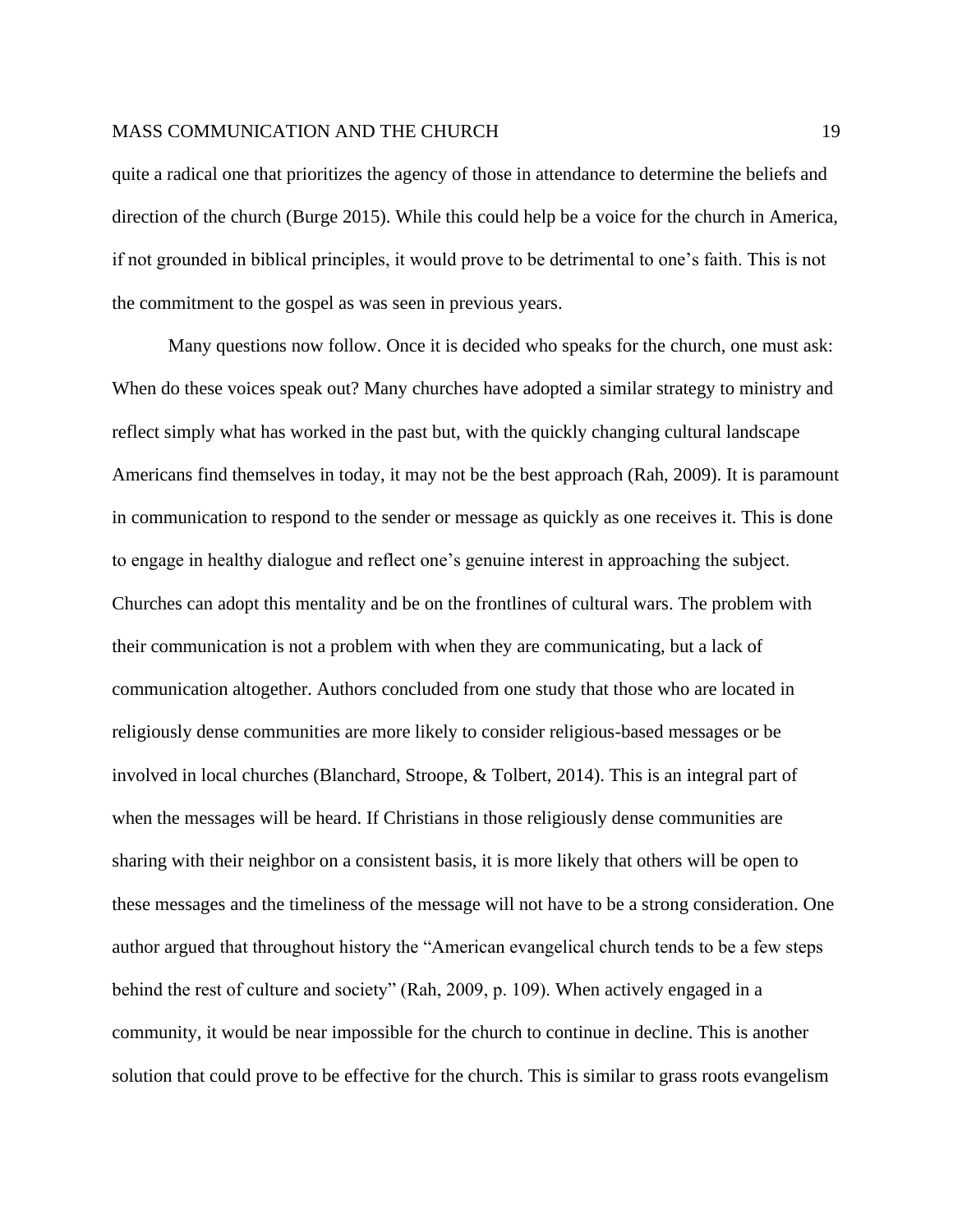where communication and engagement is largely done on personal or individual level. Some other solutions are included in the realm of mass communication. These strategies are proposed.

## **Mass Communication**

Mass communication has been derived from mass media which was created from mass production (Boutie, 1996). It is somewhat difficult to assess the value of different forms of mass communication because of what is exchanged through mass communication. Instead of a product or service, what is being communicated is information. Information is qualitative and causes an increase in the level of value attributed to its message and mode of communication (Boutie,1996). Technology has created a wave of ways to connect with the world around us and mass communication is the best way to capitalize on this opportunity. Mass communication is therefore essential to the growth and development of culture as well as institutions (Ekwueme, 2012).

Mass communications and media communications have drastically evolved over the course of the past 100 years, even in the past fifteen years alone. From newspapers to broadcasting to film, mediums that were mostly present until the explosion of the internet were the primary forms of national communication in the United States. With the invention of the Internet, personal computers, and a cell phone, videos, blogs, vlogs, instant messaging, social media platforms, information sharing networks, online news sources, and a host of other mediums have been started. "New media" is a term now expressed through the mass communication discussion and refers to Internet-based media (Boutie, 1996). It is no doubt that anyone, no matter their age, has experienced a change in how one receives, processes, and uses information because of all of these outlets. The quickly changing pace of these mediums will be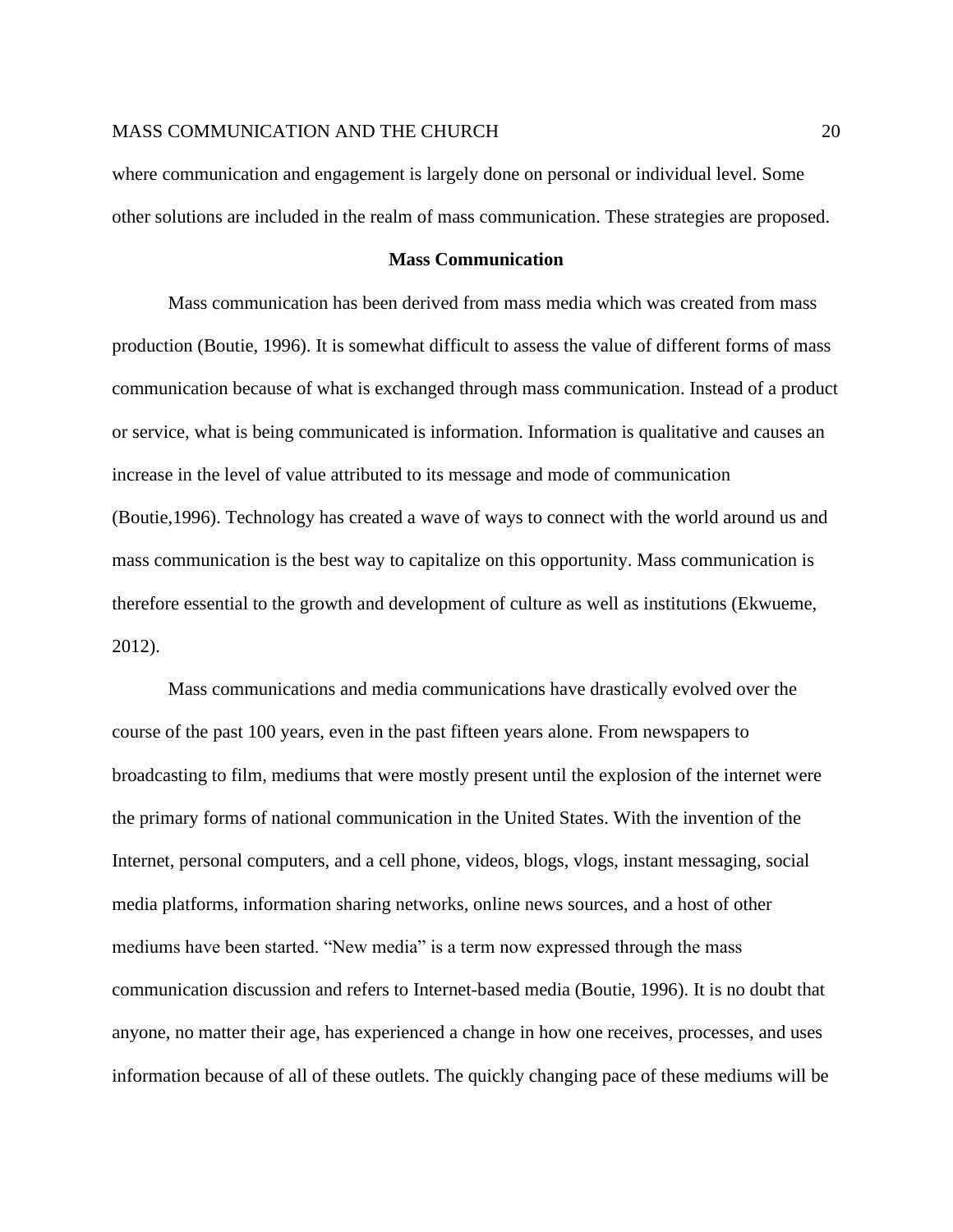useful in order to investigate to analyze which mode is the most effective, whether longstanding for the past 100 years or developed in the past ten. Sotirovic (2003) conducted a study using attribution theory in which he showed that the portrayal of events in the media affects one's understanding of the information when no other forms of media are present.

#### **Methods**

Martha (2005) discussed in an article the various outlets of mass media which included television, newspapers, radio, film, internet, entertainment, and other sources of information as mediums with which one uses to broadcast messages to large groups of individuals. There are a variety of methods to use when deciding to communicate to a mass audience. One of the most important factors of the strategy chosen is the target audience.

Once the target audience is assessed, proper language must be used to communicate. Information which is then sent to these individuals is qualitative and must be stewarded as such to the intended receivers (Boutie, 1996). One author suggests this language to be the most concise, focused, and clear communication that the sender can manage (Ekwueme, 2012).

#### **Effective Forms of Communication**

There are a variety of effective forms and, regarding most communications, the most effective medium is reliant on the type of message being communicated. Martha (2005) concluded from her study on the integration of mass media and the faith that television has been the most prominent and integral medium over the past fifty years because of its influence on other mediums and presence in an American's everyday life. From the creation of the television, it has captivated audiences and, despite the changing technological landscape, has remained a constant source of information and communication. Almost fifteen years after the publication of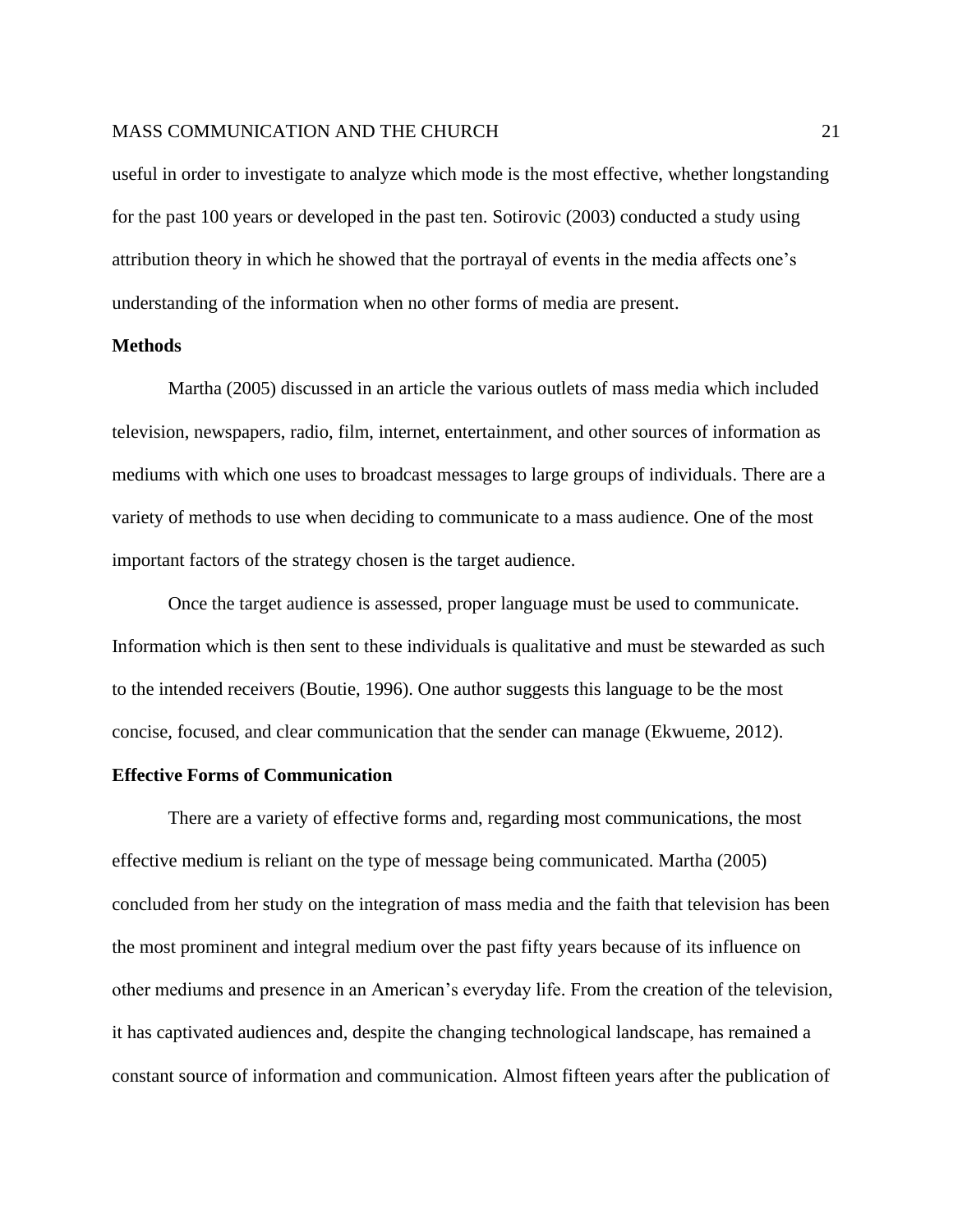Martha's study, one could conclude that television has influenced the widest audience to the greatest extent. However, a strong assessment of social media platforms must be examined before a most effective form of communication is proposed. Some studies have shown that, while social media can be a far-reaching and engaging platform for younger generations, compliance and conformity alter the agenda of many users and can negatively impact the intended message (Cialdini & Goldstein, 2004).

#### **Theory of Communication**

Ekwueme (2012) published a study that concluded, language in the use of mass media would describe communication as "an integral part of human existence" (p. 440). On the most basic level, communication is the exchange of messages from one receiver to another through symbols, language, or other modes of contact in which a receiver can interpret the message. Mankind cannot operate without a system to communicate. One author described it as this: "We [mankind] learn to interpret reality by communicating with others" (Quentin, 2008, p. 19). Regarding mass media, Ekwueme stated that mass communication and media are playing a vital part in an individual's daily role in community and promotes the health of culture today. Mass media can play such a role because of its integration within normalized society and the information it brings to each consumer to inform or communicate the important topics of today's society in America. If communication influences our view of reality and mass media is the primary means of sending messages, then the media is what is used to support a person's view of reality (Quentin, 2008). This could be the best way to transport information but might be increasingly difficult to influence the value systems of people in the target audience.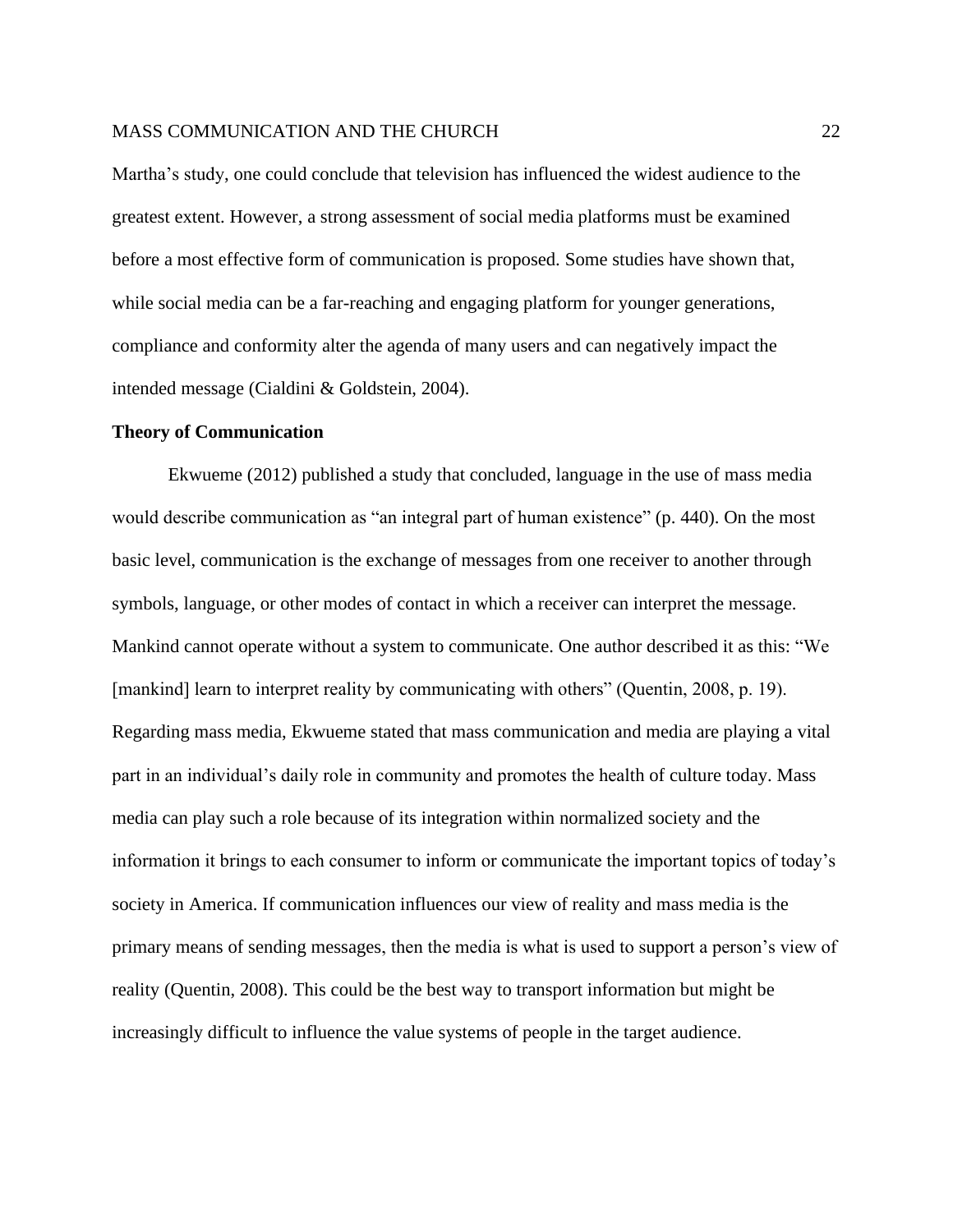Nistor and Beuran (2014) argued that mass communication is essential largely in part because it builds a public agenda and creates order to culture. The public agenda sets the tone for the cultural moment and tide. Therefore, media communication is the means by which culture grows and operates in. It is the veins and arteries that allow information, ideas, values, controversy, and change to flow through the entire society or group of individuals in question.

There are a variety of theories that are useful when assessing interpersonal communication, small group relationships, and mass media communication strategies. Most of these theories could be beneficial when evaluating a strategy of communication. However, a few will be considered for application within the church. For the purpose of this analysis, new media, otherwise known as Internet-based media, are considered. The church is missing the new generation of culture today. To connect with them, efforts must be made to communicate on their own turf, which is Internet-based platforms. This includes digital media, social media, video sharing networks, and digital platforms online.

There are numerous studies that suggest ideas about the importance of mass communication and media, the impact, or assessment of what needs to change for the future. These strategies may also be of good value for the church to integrate. Many of these have been utilized throughout this review. Perhaps the most important to consider is from Nistor and Beuran (2014). Their study was completed on journalism and the objective integration of religion with this news format. They found that religion and media are impossible to separate because of their prevalence in society and the rapid development that mass communications experienced (Nistor & Beuran, 2014). Mass communication and its objectivity are rarely understood terms. Thus, the medium proposed takes into account the integration of religion and media, how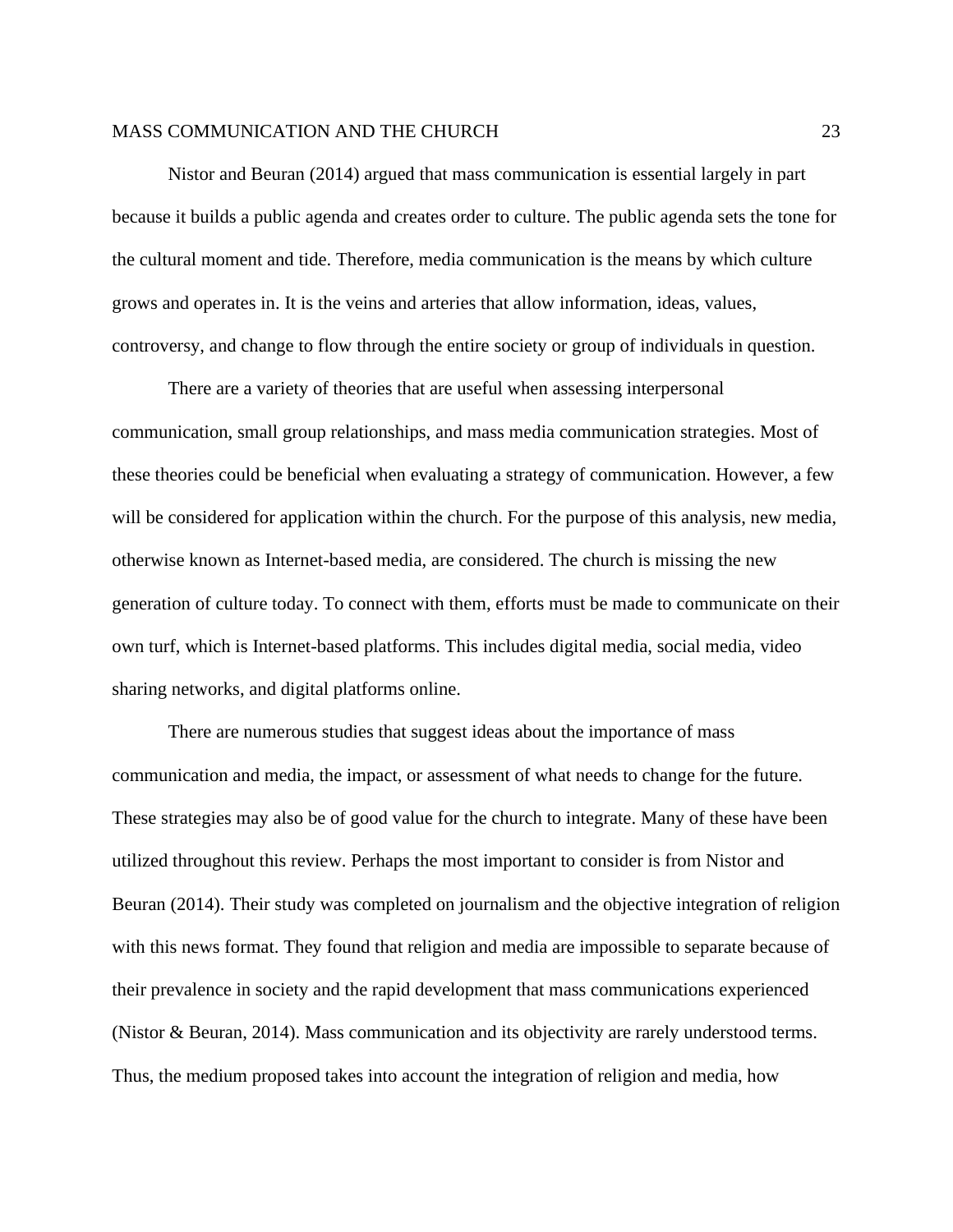Christianity has impacted the foundations of America, and how communication is changing the world through this country today. With the criteria present, a solution that fits in the context of America, actively engages with culture, and is effective in growing the church, is proposed.

## **Communication, the Church, and Culture**

When discussing the need for the church to engage and how to approach this, a variety of opinions have risen. Despite what any one individual may believe, one opinion has risen to the front of the conversation. One author comes to the conclusion that what is more necessary is simply Christians taking the responsibility to engage in conversation in whatever platform they deem appropriate (Beckwith, 2016). This is not a heavily studied subject and this conclusion could be largely biased.

However, one such opinion, by Martha (2005), stands out when considering the facts already presented in this study. She contended that the church can only be successful if they remember who they are as Christ would tell them they are amidst the confusing, dark, and persuasive mass media today. Martha also concluded that the church may find a mission field among the mass media where the message has largely been about self-indulgence, universalism, fame, or wealth. She argued for engagement in the media because of the opportunity presented, but only if the church is firm in its beliefs and equipped to connect with others who may disagree with their value system. Martha's position seemed to account for the responsibility the church has to engage with their community while also recognizing that the church cannot dictate the beliefs of others. Despite many general beliefs regarding outlets or mediums to use, the stewardship of a Christian's media ethics and their gospel faith is necessary (Quentin, 2008).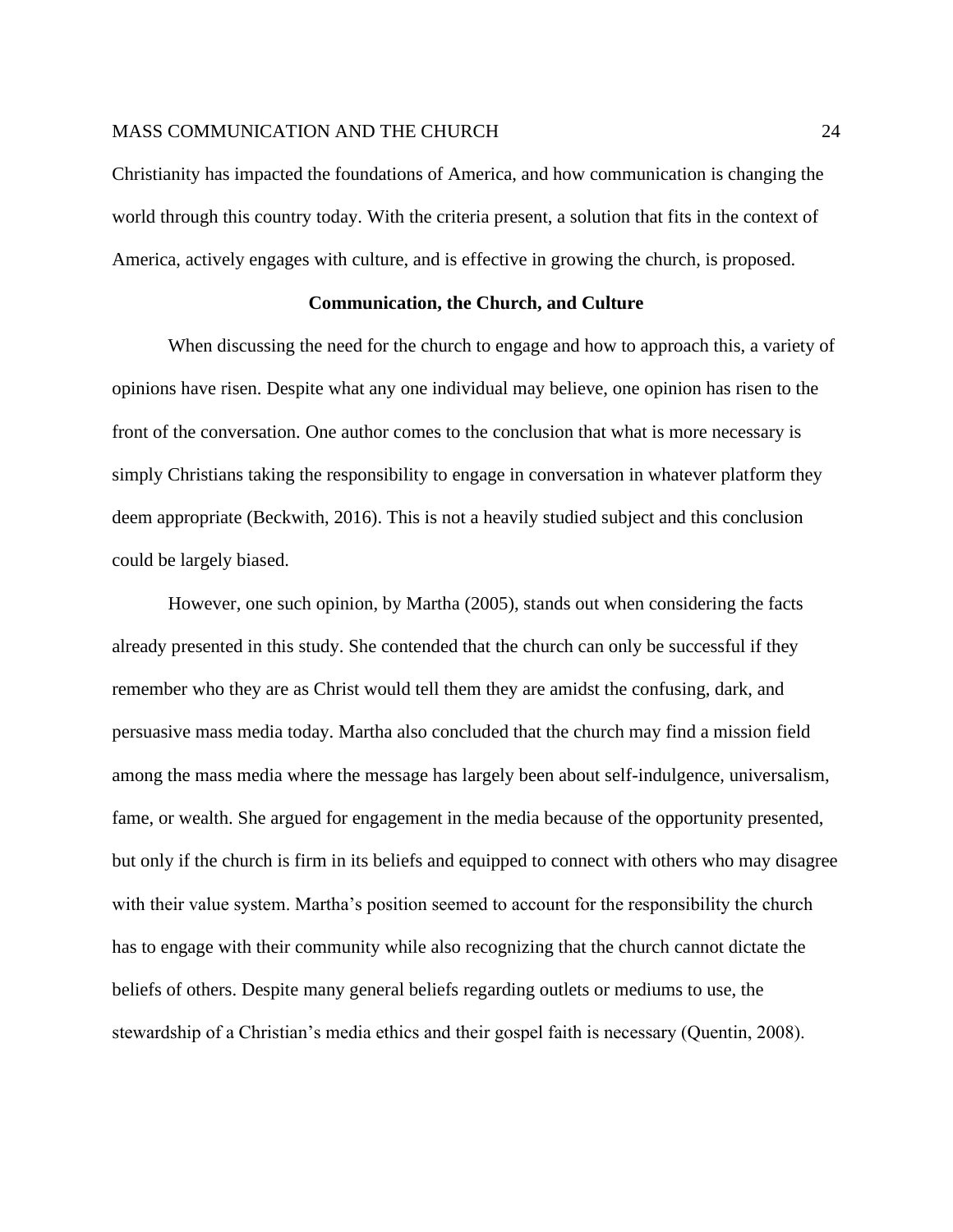Hangen (2002) concluded, "Communication, after all, lies at the heart of religious experience and at the soul of media institutions" (p. 157).

#### **Solutions**

Despite a strong urging to consider the advantages of social media and newer technological mediums to communicate to mass audiences, this review would discourage this approach for many reasons. Because of the current status of culture in which the church is in decline, more transitional values becoming commonplace in society, and the volatile nature of some outlets, would be reason enough to conclude social media and modern technological mediums are the least effective option for the church. These highly engaging platforms can create noise and alter messages being sent from the sender to the intended recipient. Basic communication theory would argue the best channels decrease the amount of noise or feedback present. Social media platforms are mediums which create the noise and do not intentionally cultivate clarity of messages from senders to recipients.

Other solutions such as television and radio, while they may have worked in the past, are ineffective in engaging with the younger upcoming generation. The church must reach this younger generation because they are the ones with the power to alter the course of culture today. In addition, this younger generation is transitioning away from the Christian values this country was founded upon. Reflecting on this element in the criteria for solutions would lead churches away from older evangelistic model of television or radio for their primary outlet of engaging with mass communication strategies.

Ultimately, the best way to communicate includes knowing the audience and using every means possible to clarify the intent of the message. One of the most effective ways to do this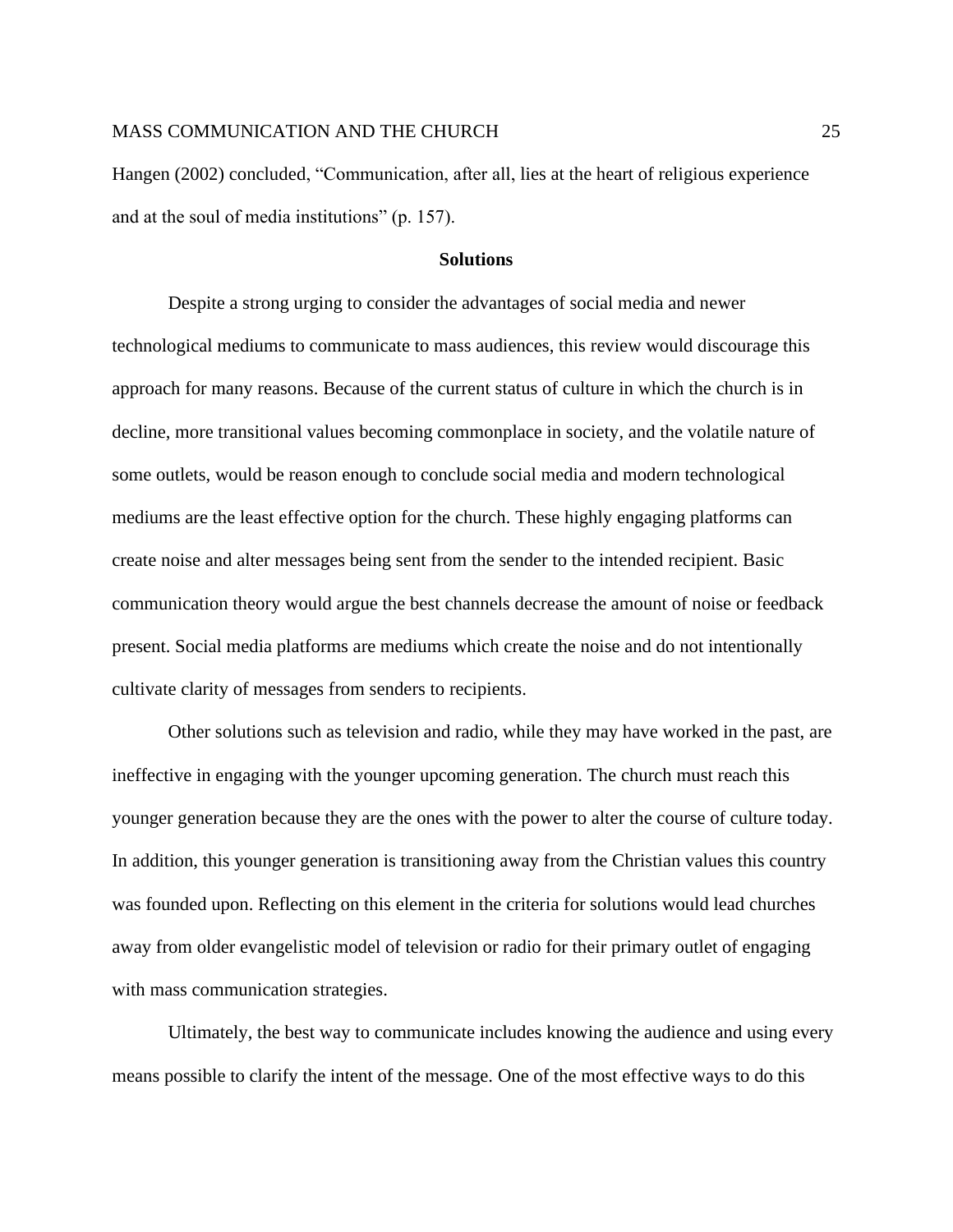while engaging with changing culture and still maintaining clarity of message would be through video new media outlets. These means will clarify the most from the intended sender while eliminating the volatile and confusing nature of social platforms such as Facebook and Twitter. In addition, these video new media platforms reflect the younger context of Americans by not utilizing television or radio communication strategies. Platforms such as YouTube, streaming platforms, Hulu, Netflix, Roku, and other networks can allow for video formats of communication that will help the church produce creative content appealing to younger generations and promote this content to a wide range of audiences. This younger generation has the most influence in the decision regarding which medium to use because of the impact of this generation within American culture.

Finally, while engaging with culture is absolutely necessary, one must not forget that the ultimate calling through Scripture is for the Christian to do all things in love (Sider & Lowe, 2016). However, over the course of church history, Christians have continually neglected to be on guard towards culture and have slowly but surely slipped away from living their faith as they should and doing so in a loving way (Sider & Lowe, 2016). Christians, even with the right communication strategies, may ultimately fail if they neglect the command to love God and love others, for apart from love, they are nothing (John 15:5b, ESV).

## **Implications for Further Research**

There are many implications for the church presented by this research. One who is dedicated to his or her faith must seriously heed the information presented in this study. In order to evangelize and be obedient to the commands in Scripture, one should adopt these strategies to advance his or her skills in this area. These communication strategies are useful particularly for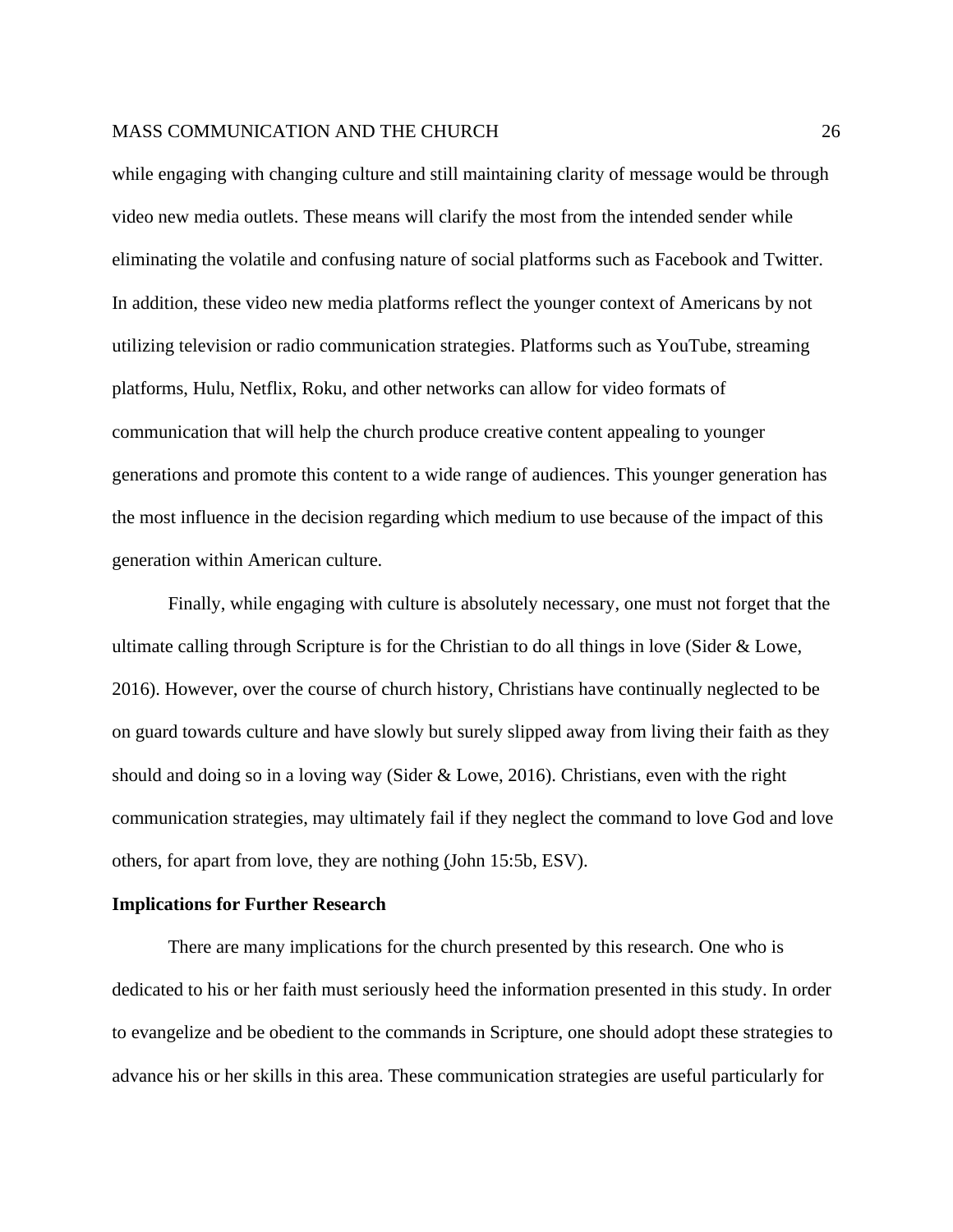the church. Further research can be performed to see the effectiveness of these proposed solutions and the result of paradigm shifts or whether they can be changed by these strategies of the church.

In addition, studies that focus on the synthesis of information presented here could be conducted to evaluate the effectiveness of this proposal. Should internet entertainment or streaming videos be the best medium for the church to use? How can one integrate faith into these mediums dominated by unbiblical sources? These and other questions are pertinent to this study and will be helpful to the church at large when assessing how they can engage with their community the best.

#### **Conclusion**

This research and analysis will be useful for the church at large to understand the past communication triumphs and tragedies. This will educate the church on how they can more effectively engage in culture today. This survey of information may not just be a benefit to the church, but also those engaged in the study of communication. This survey studied the history of the church, mass communication, and culture to synthesize the best mass communication strategy for the church to use to engage with culture on controversial issues. The voice of the church can be the individual which impacts the culture, or the mouthpieces that have influenced culture the most in recent history. The essay discussed the methodology, justification, context, parameters of the study, scholarly reviews, and suggestions for further research to equip the church with tools to use. Reviewing the growth and decline of Christianity in America and how the culture has changed gives the church a good foundation to begin healthy dialogue. One author stated, "Just to think about the multiplicity of challenges confronting the church could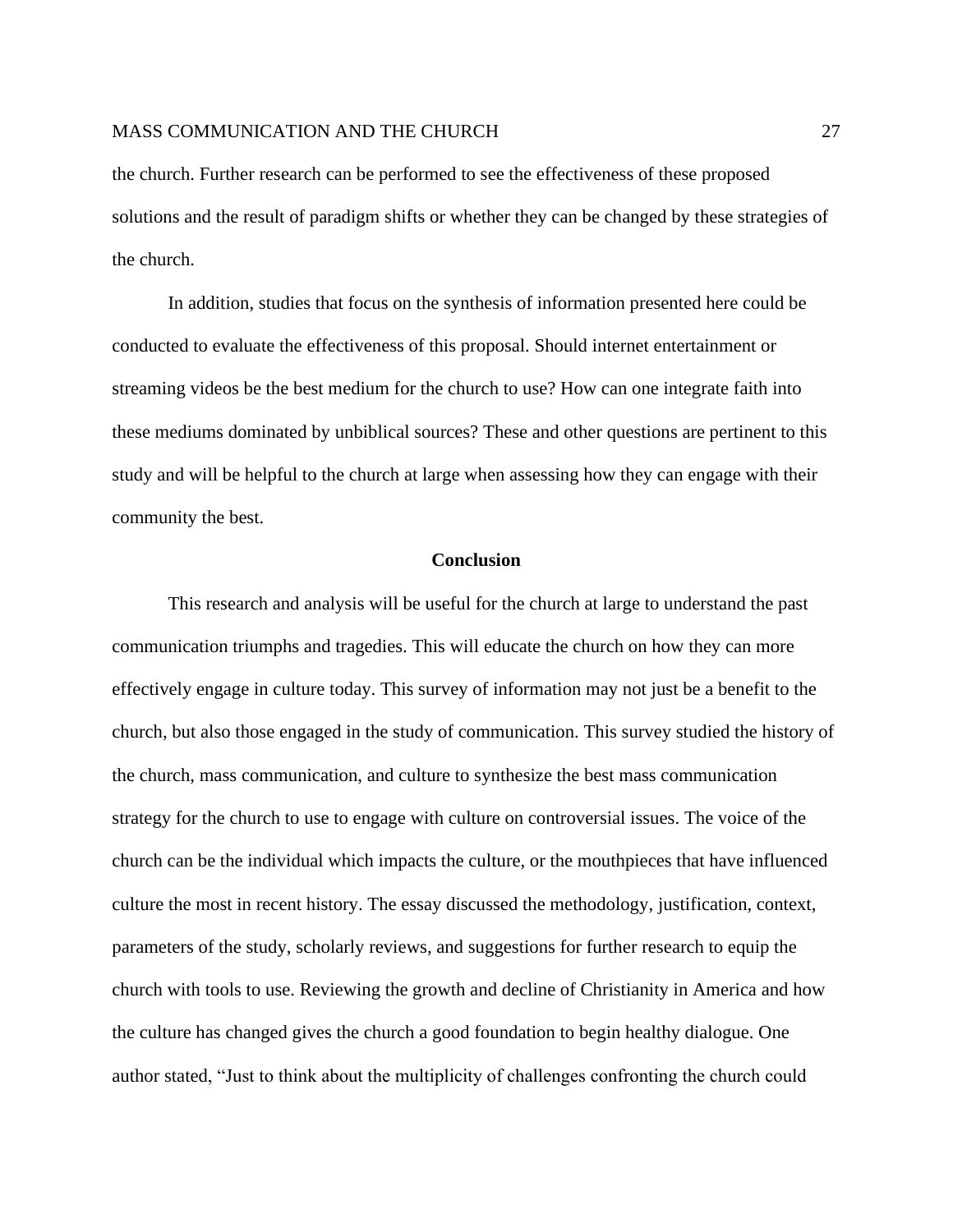lead one to despair. However, the Christian must never waver in his or her belief that God's sovereign power is at work in the world" (Clouse et al., 1993, p. 600). It is essential for the church to take heart and be encouraged in its approach to culture today.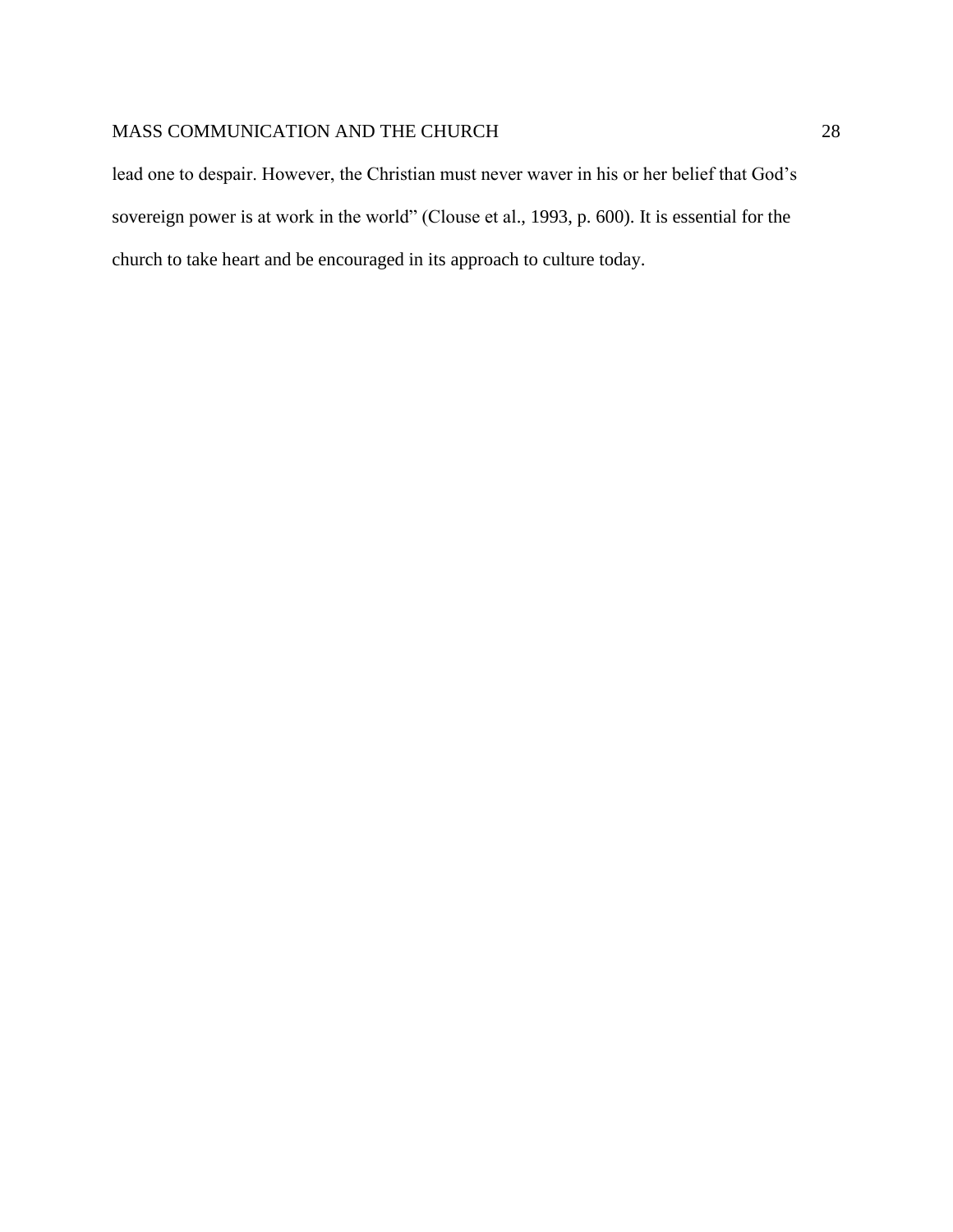#### References

- Askew, T., & Pierard, R. (2004). *The American church experience: A concise history*. Eguene, OR: WIPF & STOCK.
- Barna, G. (2016). *America at the crossroads: Explosive trends shaping America's future and what you can do about it*. Grand Rapids, MI: Baker Publishing Group.
- Beckwith, L., PhD. (2016). The evolution of marketplace ministry: An exploratory study of strategies used in business evangelism. *Journal of Business Studies Quarterly, 8*(1), 6-22. Retrieved from http://www.jbsq.org/?i=2
- Blanchard, T., Stroope, S., & Tolbert, C. (2014). Bringing the congregations back in: Religious markets, congregational density, and American religious participation. *Religions, 5*(3), 929-947. doi:http://dx.doi.org/10.3390/rel5030929
- Boutie, P. (1996, April). Will this kill that? *Communication World*, *13*(4), 34+. Retrieved from https://thecontentcouncil.org/Case-Studies-Landing/Communication-World-CW
- Burge, R. P., & Djupe, P. A. (2015). Emergent church practices in America: Inclusion and deliberation in American congregations. *Review of Religious Research, 57*(1), 1-23. doi:http://dx.doi.org/10.1007/s13644-014-0157-2
- Cialdini, R. B., & Goldstein, N. J. (2004). Social influence: Compliance and conformity. *Annual Review of Psychology, 55*, 591-621. Retrieved from https://www.annualreviews.org/journal/psych
- Clouse, R.G., Pierard, R.V., & Yamauchi, E.M. (1993) *Two Kingdoms: The church and culture through the ages.* Chicago, IL: Moody Press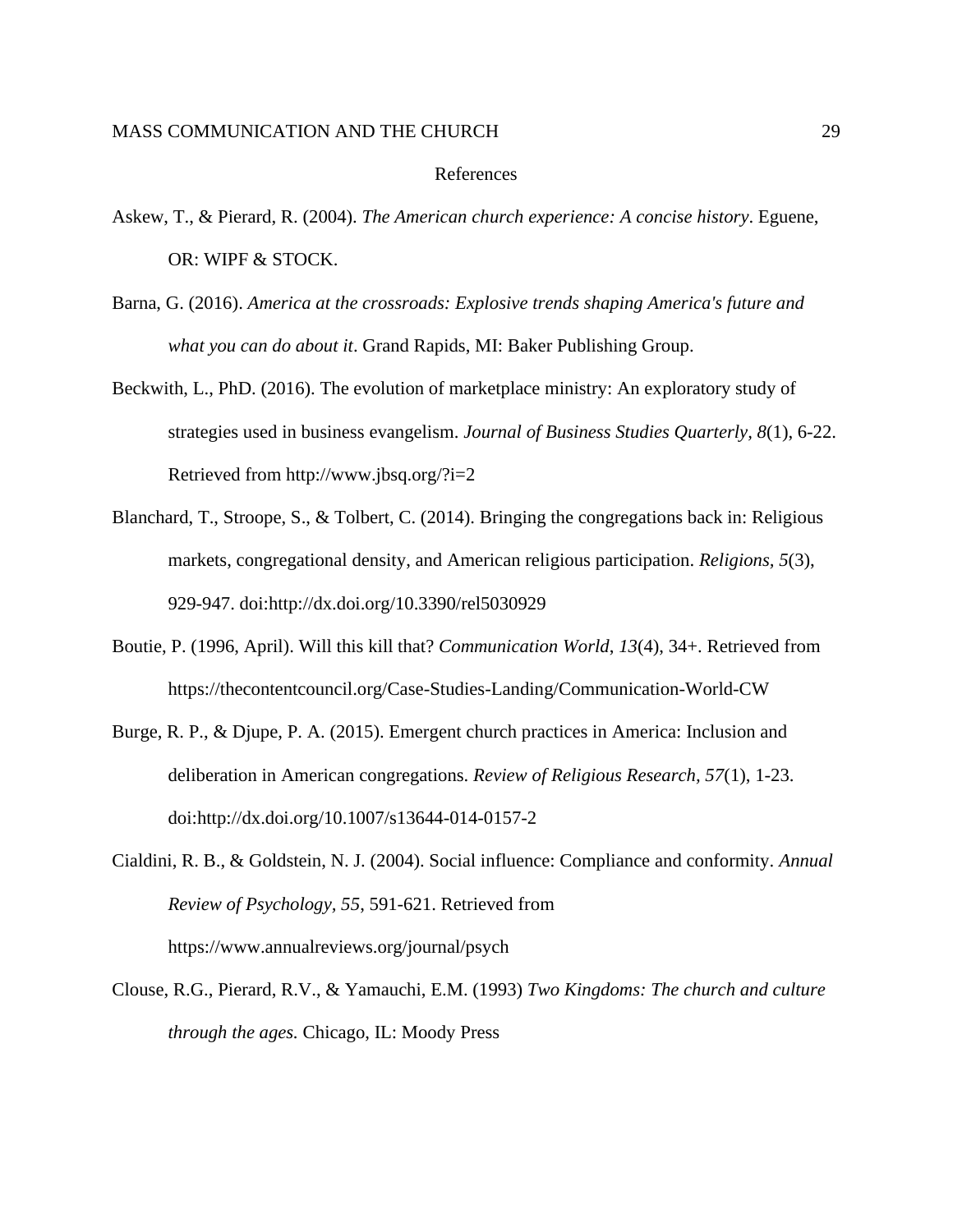- Culpepper, S. (2016). One nation under God: How corporate America invented Christian America. *Fides Et Historia, 48*(1), 156-158. Retrieved from https://www.faithandhistory.org/fides-et-historia/
- Ekwueme, A. C., & Akpan, C. (2012). Fidelity of mass media communication: A case for efficacious use of the language. *Journal of Alternative Perspectives in the Social Sciences*, *4*(2), 440–464. Retrieved from https://www.japss.org/
- Hangen, T. J. (2002). *Redeeming the dial: radio, religion and popular culture in America*. Chapel Hill, NC: The University of North Carolina Press.
- Heinrich, J. (2015). The devil is in the details: In America, can you really say "God" in school? *Educational Review, 67*(1), 64. doi:http://dx.doi.org/10.1080/00131911.2013.826179
- Kinsey, A. D. (2005). A church drawing near: Spirituality and mission in a post-Christian culture. *Journal of Church and State, 47*(3), 649-651. Retrieved from https://academic.oup.com/jcs
- Madsen, R. (2009). The archipelago of faith: Religious individualism and faith community in America today. *The American Journal of Sociology, 114*(5), 1263. doi:http://dx.doi.org/10.1086/595946
- Martha, S. T. (2005). The mass media and faith: The potentialities and problems for the church in our television culture. *Anglican Theological Review, 87*(3), 447-465. Retrieved from http://www.anglicantheologicalreview.org/
- Maschio, T. J. (2016). Culture, desire and consumer culture in America in the new age of social media. *Qualitative Market Research, 19*(4), 416-425. doi:http://dx.doi.org/10.1108/QMR-04-2016-0038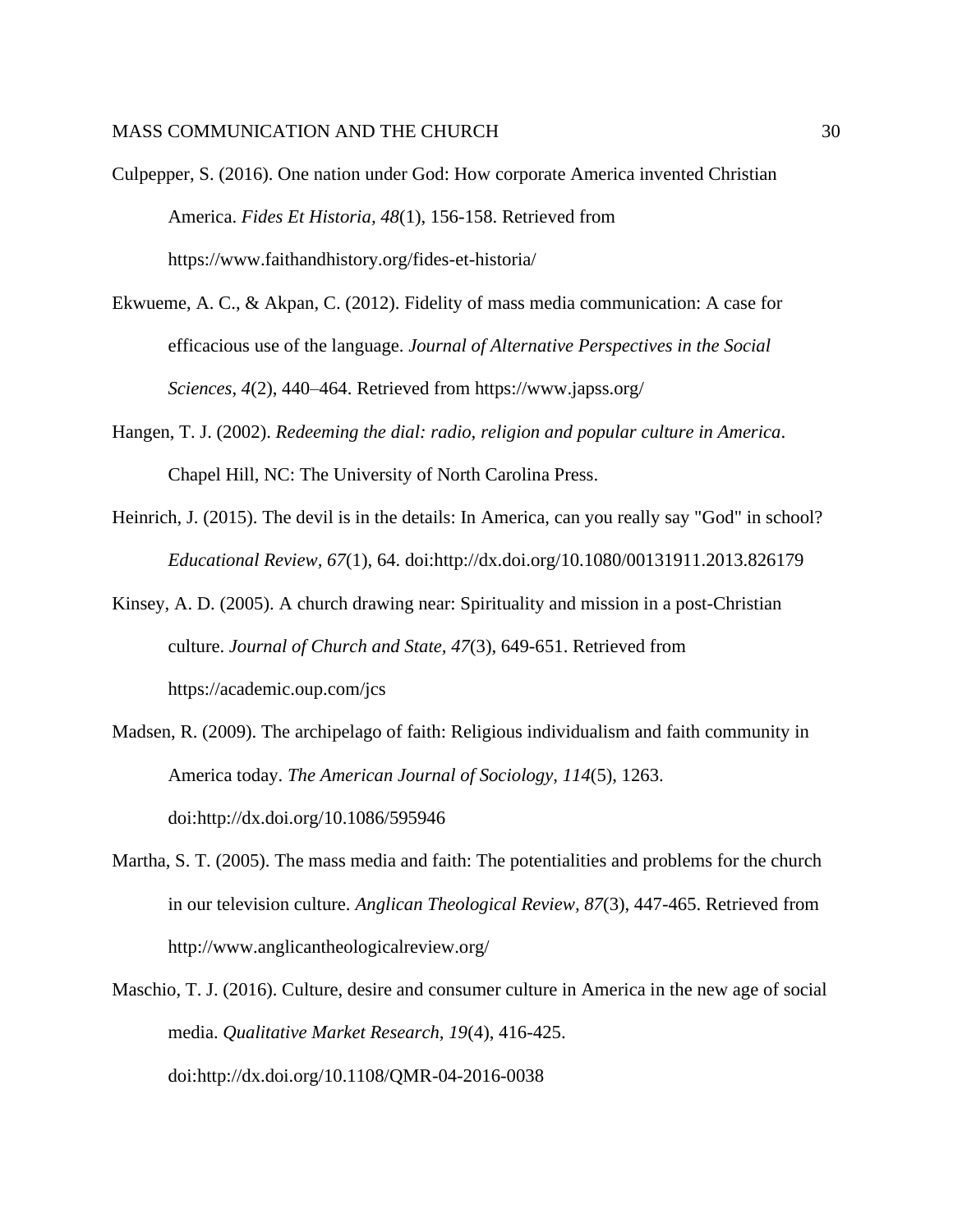- McCloud, S. (2007). Religion and modern American culture. *Choice, 44*(9), 1439- 1444,1446,1448-1451. Retrieved from http://www.ala.org/acrl/choice/
- Mohler, Albert. (2011). *Culture shift: The battle for the moral heart of America.* Colorado Springs, CO: Multnomah Books.
- Nistor, C., & Beuran, R. (2014). Exploring media and religion-with a study on professional media practices. *Journal for the Study of Religions and Ideologies, 13*(37), 178-194. Retrieved from https://www.jsri.ro/
- Quentin, S. J., & Robert, W. H., Jr. (2008). *Understanding evangelical media: The changing face of Christian communication*. Downers Grove, IL: InterVarsity Press.
- Rah, S.-C. (2009). *The next evangelicalism: Freeing the church from western cultural captivity*. Downers Grove, IL: InterVarsity Press.
- Rhea, R. (2011). Exploring spiritual formation in the Christian academy: The dialects of church, culture, and the larger integrative task. *Journal of Psychology and Theology, 39*(1), 3-15. Retrieved from https://journals.sagepub.com/home/ptja
- Schmit, C. J. (2019). Participating in God's mission: A theological missiology for the church in America. *Anglican Theological Review, 101*(3), 552-554. Retrieved from http://www.anglicantheologicalreview.org/
- Schultz, P. W., Nolan, J. M., Cialdini, R. B., Goldstein, N. J., & Griskevicius, V. (2007). The constructive, destructive, and reconstructive power of social norms. *Psychological Science, 18*(5), 429-434. Retrieved from https://journals.sagepub.com/home/pss
- Sider, R. J. & Lowe, B. (2016) *The future of our faith: An intergenerational conversation on critical issues facing the church*. Grand Rapids, MI: Baker Publishing Group